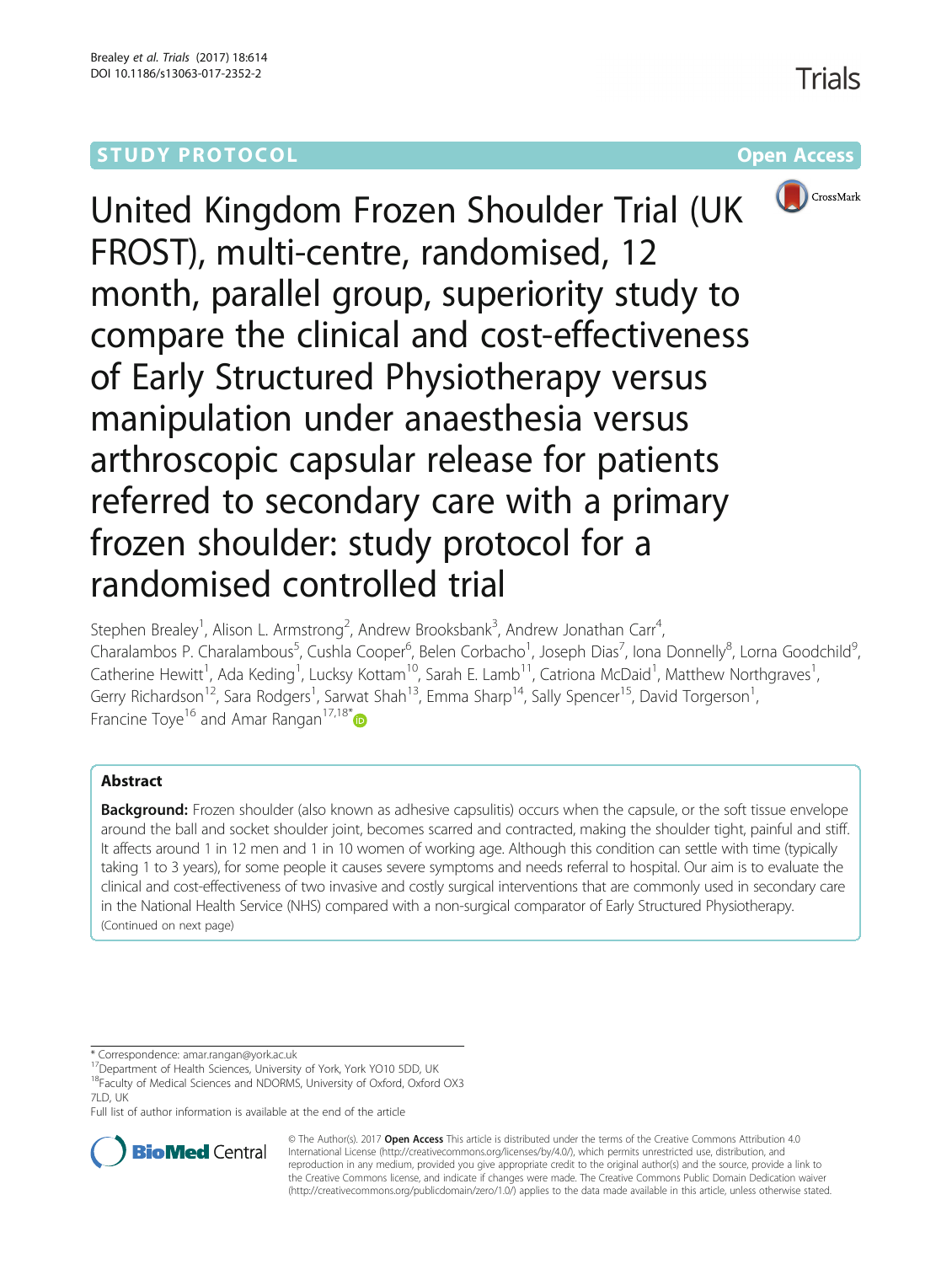# (Continued from previous page)

Methods: We will conduct a randomised controlled trial (RCT) of 500 adult patients with a clinical diagnosis of frozen shoulder, and who have radiographs that exclude other pathology. Early Structured Physiotherapy with an intra-articular steroid injection will be compared with manipulation under anaesthesia with a steroid injection or arthroscopic (keyhole) capsular release followed by manipulation. Both surgical interventions will be followed with a programme of post-procedural physiotherapy. These treatments will be undertaken in NHS hospitals across the United Kingdom. The primary outcome and endpoint will be the Oxford Shoulder Score (a patient self-reported assessment of shoulder function) at 12 months. This will also be measured at baseline, 3 and 6 months after randomisation; and on the day that treatment starts and 6 months later. Secondary outcomes include the Disabilities of Arm Shoulder and Hand (QuickDASH) score, the EQ-5D-5 L score, pain, extent of recovery and complications. We will explore the acceptability of the different treatments to patients and health care professionals using qualitative methods.

**Discussion:** The three treatments being compared are the most frequently used in secondary care in the NHS, but there is uncertainty about which one works best and at what cost. UK FROST is a rigorously designed and adequately powered study to inform clinical decisions for the treatment of this common condition in adults.

Trial registration: International Standard Randomised Controlled Trial Register, ID: [ISRCTN48804508](http://www.isrctn.com/ISRCTN48804508). Registered on 25 July 2014.

Keywords: Frozen shoulder, Physiotherapy, Manipulation under anaesthesia, Arthroscopic capsular release, Randomised controlled trial

# Background

A large, United Kingdom (UK)-based primary care study found that 'frozen shoulder' affects 8.2% of men and 10.1% of women of working age [\[1](#page-13-0)]. A shoulder surgeon's hospital care experience in the UK, however, suggests that the term frozen shoulder is often overused and misused, with incidence in the general population around 1% [\[2\]](#page-13-0). Although viewed as a self-limiting condition, long-term follow-up data are scarce [\[3\]](#page-13-0). Based on a series of 233 patients with a mean follow-up of 4.4 years from onset of symptoms, 59% had normal or near normal shoulders, 35% had mild-to-moderate symptoms with pain being the most common complaint and 6% had severe symptoms at follow-up [[4\]](#page-13-0). Recent systematic reviews have identified large gaps in the evidence-base and uncertainty in the effectiveness of treatments for frozen shoulder and a need for high-quality primary research [[5, 6\]](#page-13-0). From searching the Health Technology Assessment (HTA) website and the ISRCTN register, there was no large-scale, multi-centre, randomised controlled trial (RCT) of interventions for primary frozen shoulder being undertaken.

The aim of our research is to provide evidence of clinical and cost-effectiveness for commonly used interventions in the National Health Service (NHS) for the management of frozen shoulder in secondary care. We used the findings of a national survey of health care professionals [\[7](#page-13-0)] to inform the decision to compare Early Structured Physiotherapy (ESP) and intra-articular steroid injection with the two most frequently used and more costly surgical interventions, i.e. manipulation

under anaesthesia (MUA) and arthroscopic capsular release (ACR). As evidence about patient experiences of a frozen shoulder is limited [\[5](#page-13-0)], participants will be interviewed to explore their experience and acceptability of treatment 12 months after enrolment into the study [[8\]](#page-13-0). We will also interview health care professionals about the acceptability of the trial treatments. The objectives are listed in Table 1. The Standard Protocol

### Table 1 UK FROST trial objectives

| Objectives                                                                                                                                                                                                                |  |  |  |  |  |  |  |  |
|---------------------------------------------------------------------------------------------------------------------------------------------------------------------------------------------------------------------------|--|--|--|--|--|--|--|--|
| 1 The primary objective is to determine the effectiveness of ESP versus<br>MUA versus ACR for patients referred to secondary care for treatment<br>of primary frozen shoulder. This will be achieved using as a parallel- |  |  |  |  |  |  |  |  |
| group RCT and, as our primary outcome, the Oxford Shoulder Score                                                                                                                                                          |  |  |  |  |  |  |  |  |
| (OSS) which is a patient-reported outcome measure at 3, 6 and 12<br>months. The primary time point is 12 months after randomisation                                                                                       |  |  |  |  |  |  |  |  |

- 2 To compare the cost-effectiveness of the three management policies, to identify the most efficient provision of future care, and to describe the resource impact that various policies for frozen shoulder manage ment will have on the NHS
- 3 To qualitatively explore the acceptability of the different treatments to patients and health care professionals and to provide important patient-centred insight to further guide clinical decision-making
- 4 To update the HTA-funded systematic review of management of the frozen shoulder for RCT evidence of the effectiveness of these inter ventions in secondary care. This will allow our findings to be consid ered in the context of existing evidence on all treatments of interest for this condition
- 5 To use networks of health care professionals, patients, health service managers and commissioning groups to widely disseminate the findings of this study. This will be in addition to publishing the results of the study in key journals and publishing the HTA report

ACR arthroscopic capsular release, ESP Early Structured Physiotherapy, HTA Health Research Authority, MUA manipulation under anaesthesia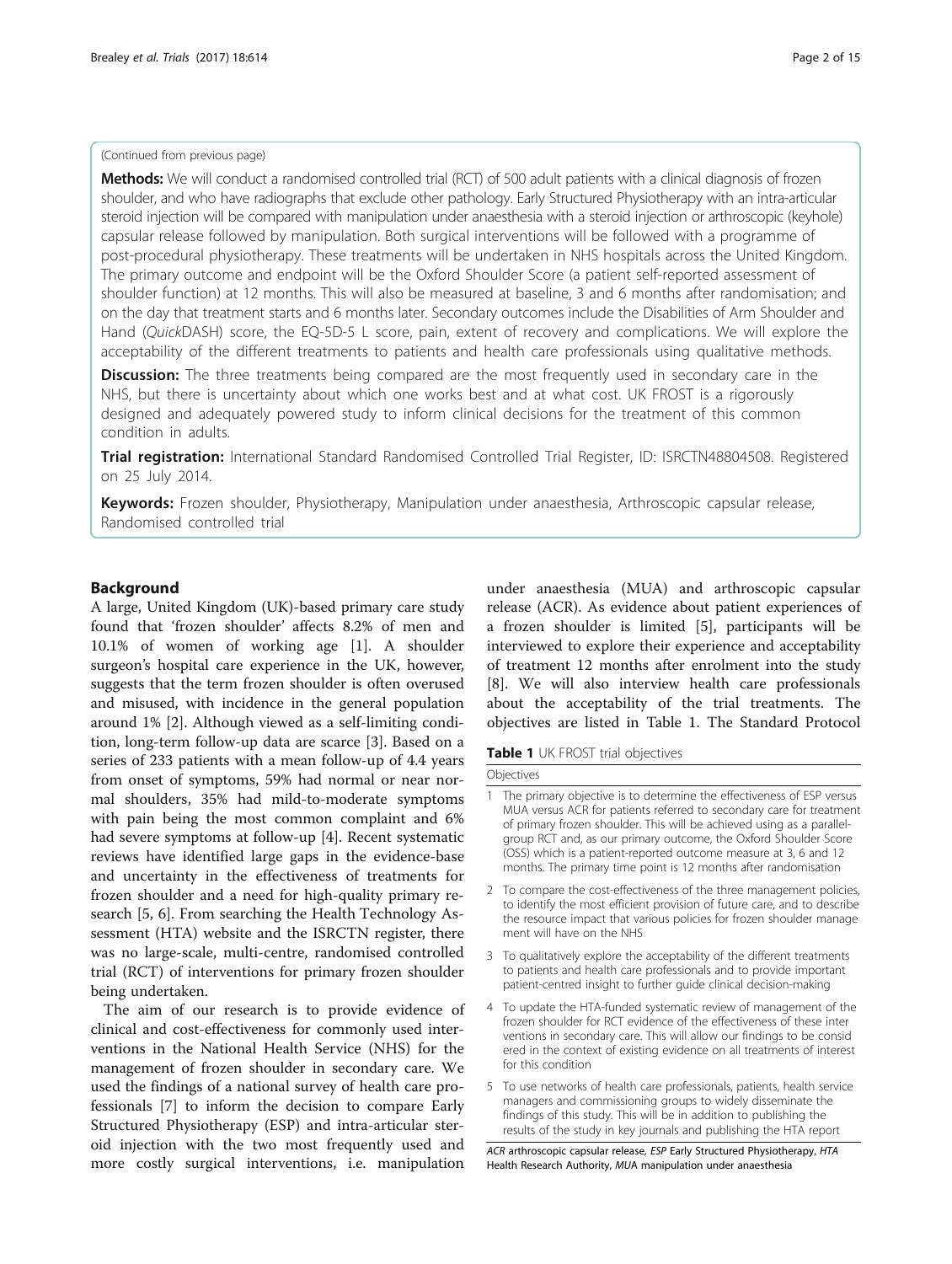Items Recommendations for Interventional Trials (SPIRIT) Statement 2013 have been followed for the completion of the protocol (see also Additional file [1](#page-12-0): SPIRIT 2013 Checklist: recommended items to address in a clinical trial protocol and related documents).

# Methods

### Trial design

UK FROST is a randomised, controlled, multi-centre superiority trial comparing three parallel groups (ESP versus MUA versus ACR) for patients referred to secondary care for treatment of primary frozen shoulder. The primary outcome and endpoint will be the Oxford Shoulder Score at 12 months after enrolment into the study. Computer-generated randomisation will be performed using permuted blocks of random sizes, stratified by the presence of diabetes, with unequal random allocation (1:2:2; ESP:MUA:ACR). To reduce the risk of allocation prediction we will not stratify by centre. We will include a concomitant economic evaluation and a nested qualitative study with trial participants and health care professionals. An internal pilot study will confirm feasibility.

## Study setting

We estimated that we will need to recruit from 25 NHS hospitals in the UK across a range of urban and rural areas. The pragmatic design of the trial and wide clinician involvement will ensure the applicability and generalisability of study findings. Table 2 lists the hospital sites that will be set up to recruit patients into the trial.

### Eligibility criteria

Patients with primary frozen shoulder will be identified through clinical examination and plain radiographs [\[9](#page-13-0)]. The clinical examination will include the key diagnostic assessment of restriction of passive external rotation in the affected shoulder [\[10](#page-13-0)]. There is evidence of good inter-rater agreement on whether restriction is present [[11\]](#page-13-0) and a high threshold (50% restriction) for inclusion should sufficiently minimise diagnostic uncertainty. Plain radiographs (antero-posterior and axillary projections) of the affected shoulder will be obtained routinely for all patients to exclude glenohumeral arthritis and other pathology that could lead to similar clinical presentation (e.g. locked posterior dislocation). Table [3](#page-3-0) presents the eligibility criteria for participants.

The trial team will assess potential sites against criteria (e.g. willingness to allocate treatment based on randomisation, provision of all three treatments, timeliness of delivering surgery etc.) for feasibility to deliver the trial. A qualified physiotherapist (i.e. not a student or assistant) will deliver the physiotherapy.

### Table 2 UK FROST trial participating sites

| Study sites |  |
|-------------|--|
|-------------|--|

- 1 Aberdeen Royal Infirmary
- 2 Basildon and Thurrock University Hospitals NHS Foundation Trust
- 3 Bedford Hospital NHS Trust
- 4 Blackpool Teaching Hospitals NHS Foundation Trust
- 5 Cardiff and Vale University Health Board
- 6 Dorset County Hospital NHS Foundation Trust
- 7 Dudley Group NHS Foundation Trust
- 8 East and North Hertfordshire NHS Trust
- 9 East Kent Hospitals University NHS Foundation Trust
- 10 Forth Valley Royal Hospital
- 11 Frimley Health NHS Foundation Trust
- 12 Glasgow Royal Infirmary
- 13 Hampshire Hospitals NHS Foundation Trust
- 14 Maidstone and Tunbridge Wells NHS Trust
- 15 North Bristol NHS Trust
- 16 North Tees and Hartlepool NHS Foundation Trust
- 17 Northern Devon Healthcare NHS Trust
- 18 Northumbria Healthcare NHS Foundation Trust
- 19 Oxford University Hospitals NHS Trust
- 20 Perth Royal Infirmary
- 21 Robert Jones and Agnes Hunt Orthopaedic Hospital NHS Foundation Trust
- 22 Royal Alexandra Hospital
- 23 Royal Free London NHS Foundation Trust
- 24 Royal Liverpool and Broadgreen University Hospitals NHS Trust
- 25 Sandwell and West Birmingham Hospitals NHS Trust
- 26 Sherwood Forest NHS Foundation Trust
- 27 South Tees Hospitals NHS Foundation Trust
- 28 Southport and Ormskirk NHS trust
- 29 Taunton and Somerset NHS Foundation Trust
- 30 The James Paget University Hospital NHS Foundation Trust
- 31 The Mid Yorkshire Hospitals NHS Trust
- 32 Torbay and South Devon NHS Foundation Trust
- 33 United Lincolnshire Hospitals NHS Trust
- 34 University Hospital Coventry and Warwickshire NHS Trust
- 35 University Hospital of South Manchester NHS Foundation Trust
- 36 University Hospitals of Leicester NHS Trust
- 37 University Hospitals of North Midlands NHS Trust
- 38 West Glasgow Ambulatory Care Hospital

The participating surgeons will be familiar with the surgical procedure(s). There will be no requirements for the minimum number of these surgical procedures that the surgeon needs to perform and no grade of surgeon will be excluded. The participating site will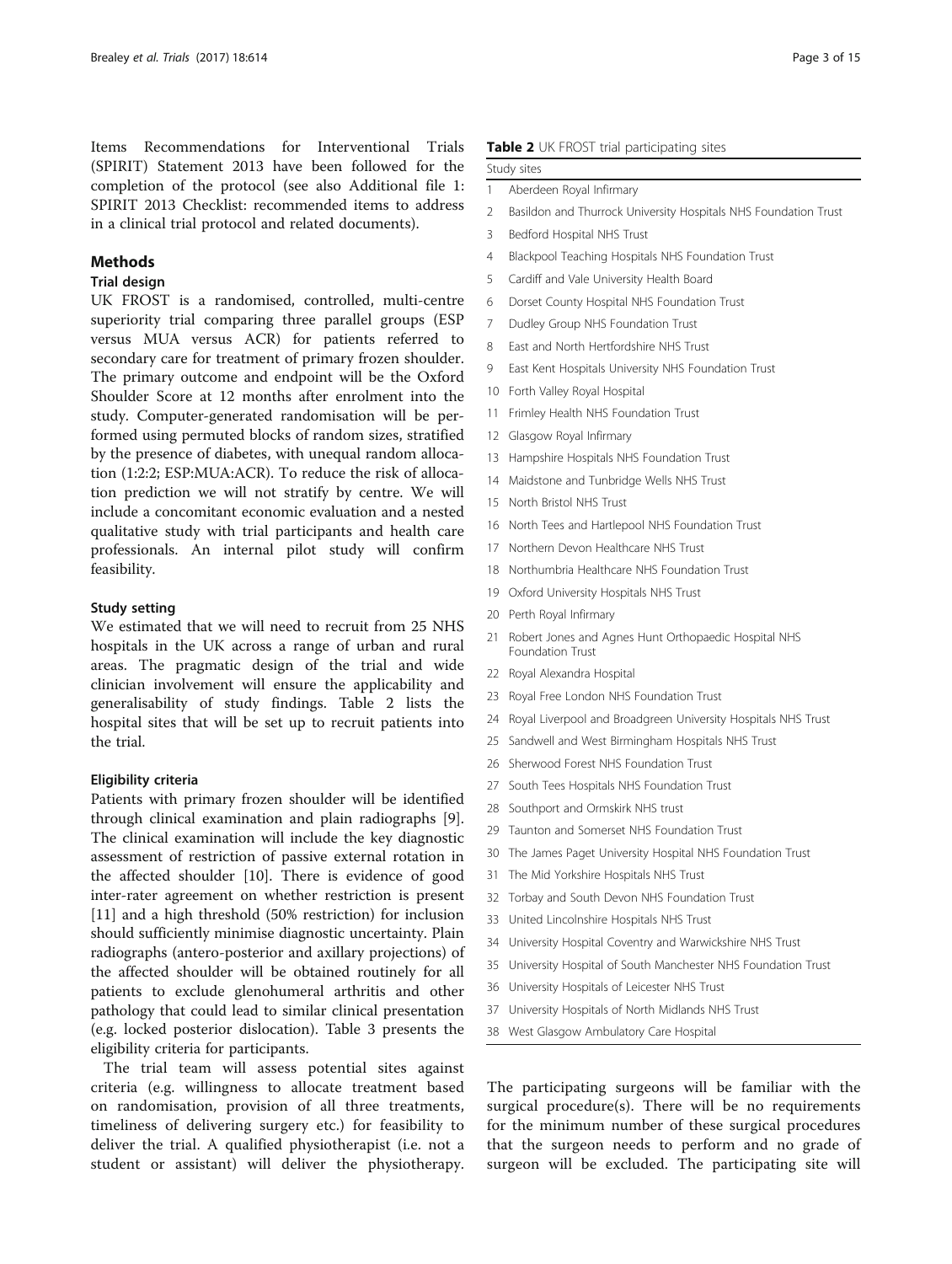### <span id="page-3-0"></span>Table 3 Patient eligibility criteria

Patients, including diabetics, are eligible for inclusion if they:

1. Are aged 18 years or older

2. Present with a clinical diagnosis of frozen shoulder characterised by restriction of passive external rotation in the affected shoulder to less than 50% of the contralateral shoulder

3. Have radiographs that exclude glenohumeral arthritis and other pathology

Patients will be excluded from this study if:

1. They have a bilateral concurrent frozen shoulder

2. They have a frozen shoulder secondary to trauma, i.e. trauma to the shoulder that required hospital care, e.g. fracture, dislocation, rotator cuff tear

3. They have a frozen shoulder secondary to other causes, e.g. recent breast surgery, radiotherapy

4. Any of the trial treatments are contraindicated, e.g. unfit for anaesthesia or corticosteroid injection

5. They are not resident in a catchment area of a trial site

6. They lack mental capacity to understand the trial or instructions for treatment

decide who can operate on patients and whether the individual needs to be supervised by a consultant. We will record the level of experience of physiotherapists and surgeons who deliver the trial treatments in terms of their grade and typical number of frozen shoulder patients that they treat.

### Interventions

The components and standardisation of the surgical trial interventions were informed by a survey of 53 surgeons who were principal investigators (PIs) for two multicentre shoulder surgery RCTs, i.e. PROFHER [[12\]](#page-13-0) and UKUFF [\[13\]](#page-13-0). Notably, 28 of 35 (80%) responded that they routinely use a steroid injection with MUA; 14 of 46 (30%) routinely provide steroid injection with ACR; 34 of 46 (74%) routinely perform MUA with ACR; and 13 of 46 (28%) and 8 of 46 (17%) surgeons, respectively, routinely release the posterior capsule or perform a subacromial decompression during ACR. The stand-alone physiotherapy (ESP) and the post-procedural physiotherapy programmes were developed using evidence from a systematic review [[5\]](#page-13-0), UK guidelines [[14](#page-13-0)], previous surveys of UK physiotherapists [[15,](#page-13-0) [16\]](#page-14-0) and consensus from expert shoulder physiotherapists in secondary care using Delphi methodology [\[17\]](#page-14-0). Further details of the physiotherapy programmes will be published separately.

# Manipulation under anaesthesia with an intra-articular steroid injection

Participants will be placed on the surgical waiting list with routine pre-operative screening. In keeping with NHS waiting list targets, the procedure will be performed within 18 weeks of randomisation under a general anaesthetic usually as a day case. The affected shoulder is manipulated to stretch and tear the tight capsule and to improve range of movement. Surgeons will use an intra-articular injection of corticosteroid to the glenohumeral joint whilst the patient is under the same anaesthetic unless it is contraindicated. Postoperative analgesia, including nerve blocks, will be provided as per usual care in the treating hospital. If the MUA is incomplete, the surgeon will not cross over intra-operatively to capsular release. The details of the procedure will be collected prospectively using a Case Report Form (CRF).

### Arthroscopic capsular release with MUA

Participants will be placed on the surgical waiting list with routine pre-operative screening for this procedure, which will be performed within 18 weeks of randomisation under a general anaesthetic, usually as a day case. Arthroscopic release of the contracted rotator interval and anterior capsule will be performed, followed by MUA to complete the release of the inferior capsule. Surgeons will use at their discretion additional procedures like posterior capsular release and subacromial decompression. Supplementary steroid injections, which slightly increase the risk of infection and morbidity, will also be used at the surgeon's discretion [[18](#page-14-0)]. Post-operative analgesia, including nerve blocks, will be provided as per usual care. The details of the procedure will be collected prospectively using a CRF.

### Nested shoulder capsular tissue and blood samples study

At selected hospitals we will undertake an exploratory nested capsular tissue and blood samples study with the following objectives:

- 1. To determine molecular processes and cellular abnormalities in tissue obtained during surgery
- 2. To determine serum protein and cytokine signatures
- 3. To correlate any tissue and serum abnormalities detected with clinical presentation and response to treatment

The nested study will include patients allocated to ACR with MUA who have not received a steroid injection in the 6 weeks prior to their surgery. When the date for surgery is known, the research nurse (RN) will post a letter to the patient about the nested study, an information leaflet and a consent form. The RN will seek to record written informed consent when the patient attends for their pre-surgery assessment. This is an exploratory study, with no formal power calculation, and plans to include 20 patients.

A tissue sample of capsule from the rotator interval, which is routinely incised or removed as part of ACR,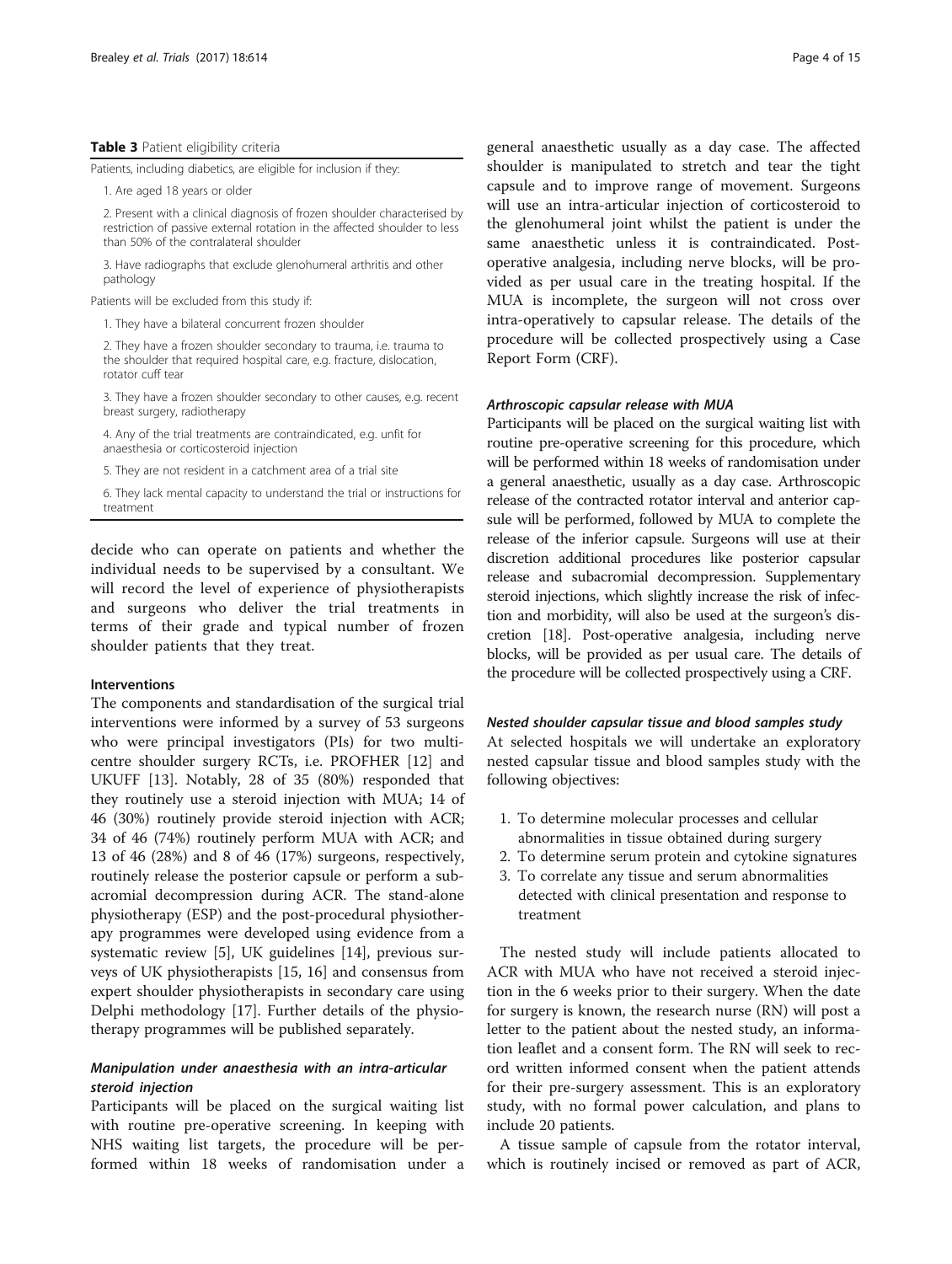will be obtained for analysis. A venous blood sample will also be collected during surgery. The samples will be fresh-frozen, stored on dry ice and transported securely by courier to the University of Oxford Musculoskeletal BioBank, housed at the Botnar Research Centre, where formal analysis of the capsular tissue will take place.

# Early Structured Physiotherapy with an intra-articular steroid injection (comparator treatment)

Participants will receive up to 12 sessions of structured physiotherapy over 12 weeks. This will comprise essential 'focussed physiotherapy' and optional 'supplementary physiotherapy'.

The 'focussed physiotherapy' package will include an information leaflet containing education, advice on pain management and function; an intra-articular steroid injection and 'hands-on' mobilisation techniques—increasingly stretching into the stiff part of the range of movement as the condition improves—for which there is reasonable evidence of effectiveness [[19, 20\]](#page-14-0); and instruction on a graduated home exercise programme progressing from gentle pendular exercises to firm stretching exercises according to stage, which is accepted good practice. All participants randomised to ESP will undergo all elements of this focussed physiotherapy package unless there is a specific clinical reason for them not to do so (e.g. steroid injection in a patient with uncontrolled diabetes; or in a patient with a stiff, but painless, non-irritable shoulder).

Supplementary physiotherapy will comprise those interventions that are not essential, but which are permissible additions, to allow physiotherapists some flexibility. These interventions, which may have been omitted from the national guidelines because they were outside their scope (e.g. acupuncture), and/or because there was a lack of primary academic literature (e.g. hydrotherapy, soft-tissue release techniques), were explored using a Delphi process.

Patients who do not improve with ESP will be referred for further treatment in consultation with the treating clinician at a 12-week assessment. When further treatment after ESP involves surgical intervention, patients will be placed on the normal surgical waiting list. Any further treatment provided will be recorded. We will reimburse the travel expenses for trial participants allocated to ESP. A CRF will be used to record the ESP given at each session (e.g. injection, advice and education, gentle active exercise).

# Post-procedural physiotherapy (PPP)

Following MUA or ACR, patients will undergo a programme of physiotherapy of up to 12 weeks, normally commencing within 24 h, with the aim of reducing pain and regaining/maintaining the mobility achieved at

operation. This PPP is not intended to be identical to ESP because it is applied in a very different context. The research literature is uninformative, but we pre-specified two 'focussed physiotherapy' interventions on the basis of established good practice. These are provision of an information leaflet containing education, advice on pain management and function; and instruction on a graduated home exercise programme. All participants randomised to MUA or ACR will undergo all elements of this focussed physiotherapy package unless there is a specific clinical reason for them not to do so. The interpretation of the Delphi survey results was as for ESP. A steroid injection will be avoided during PPP. A CRF will be used to record the PPP given at each session.

### Steroid injections

The steroid injections will be administered with or without imaging guidance depending on the usual practice of the hospital site as current evidence does not support the superiority of either approach [[21](#page-14-0)].

### Modifications to interventions

There will be no explicit criteria for modification or discontinuation of the assigned trial treatment. The clinician and participant will discuss whether or not to continue with a treatment for reasons such as poorly controlled diabetes or the treatment no longer being required.

# Adherence to interventions

Adherence to the trial treatments will be explained in the Trial Site Manual and Site Initiation Visits (SIVs). A requirement of the internal pilot will be to check the feasibility of delivering the ESP programme. This will be extended to include the surgical interventions and PPP. Every month a designated trial coordinator will extract data from the hospital CRFs and update a spreadsheet to record information about aspects of the treatments. The chief investigator (CI), who is a consultant orthopaedic surgeon, and the lead physiotherapist, will review the spreadsheet for treatment adherence and decide whether any action should be taken with a site. This will be further monitored by the Trial Management Group (TMG), the independent Trial Steering Committee (TSC) and the Data Monitoring Ethics Committee (DMEC).

# Concomitant care

Management of a patient waiting for surgery may include analgesia to ensure pain relief, general advice on care of the arm (e.g. axillary hygiene) and general advice to prevent further stiffness in the limb. This will not include a specific home exercise programme (like that provided with the structured physiotherapy intervention); and a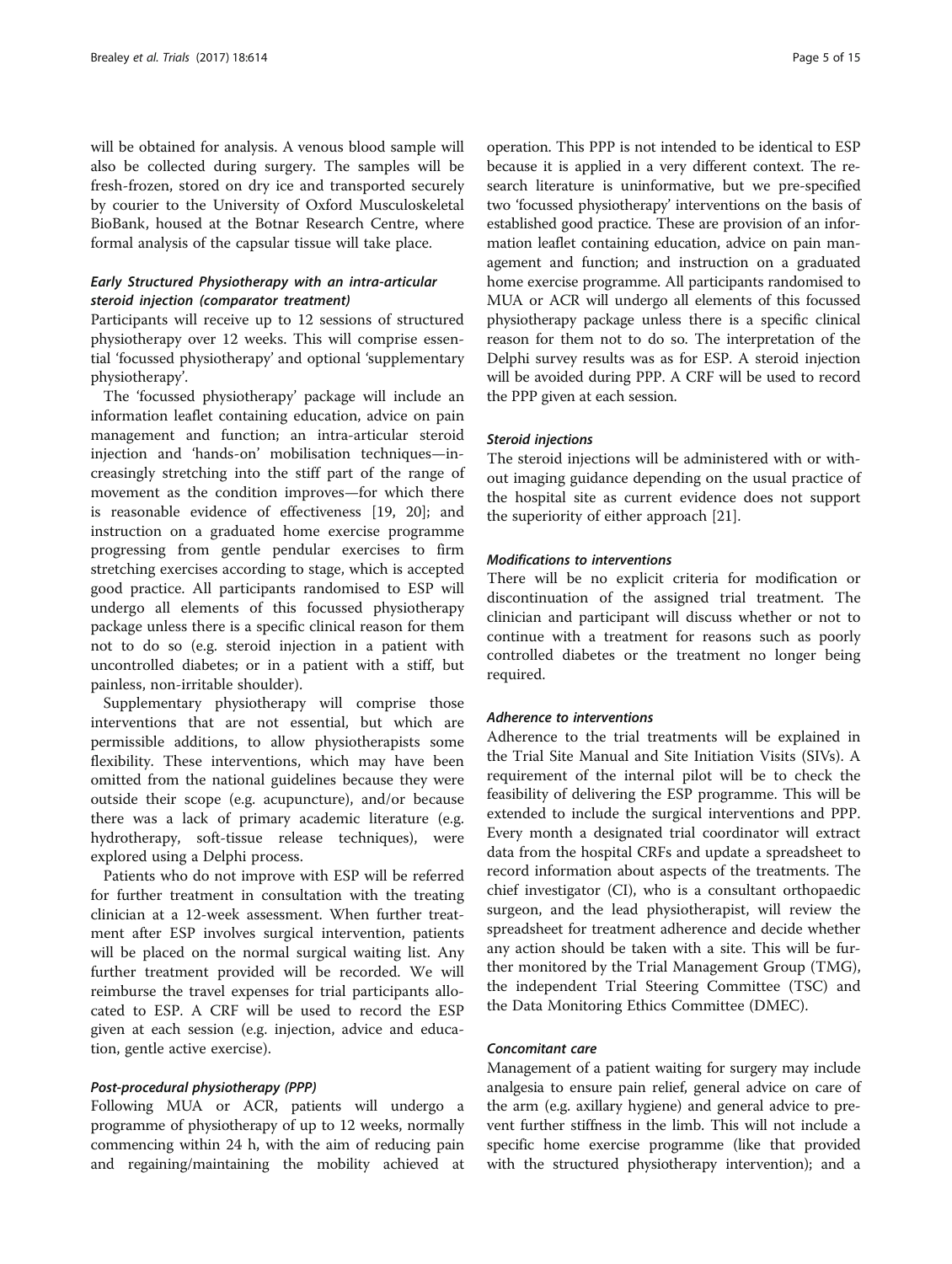steroid injection will be avoided, as these are considered active interventions.

### **Outcomes**

# Primary outcome (Oxford Shoulder Score)

Our primary outcome will be the Oxford Shoulder Score (OSS), a patient-reported measure of functional limitation following shoulder surgery. Development and validation included patients with frozen shoulder [[22](#page-14-0)] and it has been used in the long-term follow-up of these patients [[4](#page-13-0)]. The OSS is a 12-item measure with five response categories and a range of scores from 0 (worst) to 48 (best) [[23](#page-14-0)]. It has been validated against the professionally endorsed Constant Score [\[24\]](#page-14-0) and the 36-item Short Form Health Survey (SF-36) and responsiveness over a 6-month period following surgical intervention has been established [[25](#page-14-0)]. The OSS will be completed at the hospital at baseline (i.e. day of randomisation) and posted to trial participants at 3, 6 and 12 months after randomisation. The primary endpoint is 12 months after randomisation. The OSS will also be collected at the hospital on the day that treatment starts (i.e. day of the operation or for patients allocated to ESP on the day when the steroid injection is given or first visit to physiotherapy, whichever is the first to be delivered) and posted to participants to complete 6 months from when treatment starts. The OSS is being collected on the day the treatment starts and 6 months later due to the variation in waiting times as to when the trial interventions start.

### Secondary outcomes

Secondary outcomes will be measured at baseline, 3, 6 and 12 months from randomisation unless otherwise stated.

Quick Disabilities of Arm Shoulder and Hand (QuickDASH) Comparative validity of functional limitation measures is currently unclear for frozen shoulder. We will, therefore, include a well-validated, condition-specific measure for comparison with the OSS. The DASH (Disabilities of the Arm, Shoulder and Hand) is one of the most widely used, well-validated and reliable measures of symptoms and functional limitation in the upper extremity [[26](#page-14-0)]. To minimise responder burden we will use the validated short version, the QuickDASH [[27](#page-14-0)]. This 11 item version is scored from 0 to 100 and endorsed by the American Association of Orthopaedic Surgeons [[27](#page-14-0)]. An 8-unit improvement in scores has been defined as the minimum clinically important difference for patients with shoulder problems [\[28\]](#page-14-0). Validity and responsiveness for frozen shoulder has been established [[29](#page-14-0)].

EuroQol 5 Dimensions (EQ-5D-5 L) The EQ-5D is a validated, generic and health economic, self-completed, patient-reported outcome measure covering five health domains with three response options [\[30](#page-14-0), [31](#page-14-0)]. The 5 L version consists of the same five domains as the original EQ-5D-3 L (mobility, self-care, usual activities, pain/discomfort and anxiety/depression), but with five levels rather than three. This is to help overcome problems with ceiling effects and to improve sensitivity [[32, 33](#page-14-0)]. The EQ-5D-3 L has been validated for a range of shoulder conditions [[34](#page-14-0), [35](#page-14-0)]. The 5 L version will provide a simple descriptive profile of health status that can be used to estimate quality-adjusted-life-year (QALY) scores in economic evaluations.

Pain Shoulder pain 'during the past 24 h' will be measured using the Numeric Rating Scale for pain [\[36](#page-14-0)], a single 11-point numeric scale with 0 representing 'no pain' and 10 representing 'worst possible pain', considered the most valid measure for this population [\[37](#page-14-0)].

Extent of recovery To inform the extent of resolution of symptoms over time we will use a simple subjective global question to assess the impact of participants' frozen shoulder symptoms in the past 24 h on their need for treatment. Responses will be measured using a Visual Analogue Scale from 0 to 100 with best-case (no need to ask for treatment) and worst-case (definitely ask for treatment) anchors.

Complications All complications will be recorded at 12 months for the past year. Infection will be defined as for the 'Surgical Site Infection' audit [\[38](#page-14-0)]. Delayed wound healing will be defined as any wound that has not healed by 2 weeks. Complex regional pain syndrome will be defined after surgery as pain, swelling and stiffness of the shoulder that has been operated on, and arm and/or hand restricting full tuck of the fingers. Additional complications like nerve, blood vessel, tendon or bone injury; complications related to steroid injection, including steroid flare and septic arthritis, will be recorded.

# Participant timeline

Figure [1,](#page-6-0) based on the Standard Protocol Items: Recommendations for Interventional Trials (SPIRIT) Figure, illustrates the overall schedule and time commitment for trial participants from initial eligibility screening, time periods during which trial treatments will be delivered and the data collection/assessments to be performed.

### Sample size

The primary outcome is the OSS. This will be assessed for three treatment comparisons: ESP compared with MUA; ESP compared with ACR (where for both of these comparisons we are testing for a 5-point mean difference on the OSS); and MUA versus ACR (where we are testing for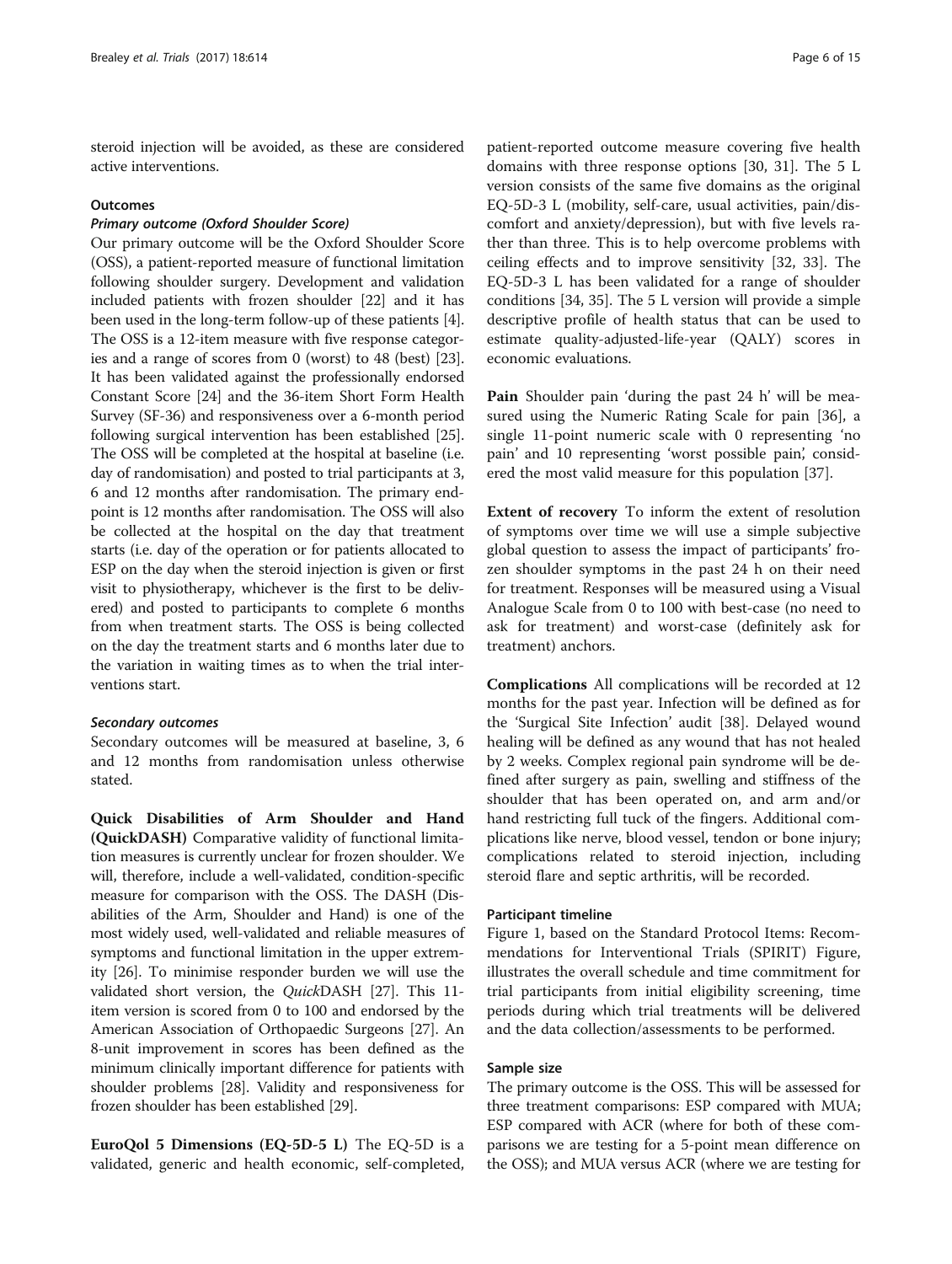<span id="page-6-0"></span>

| <b>STUDY PERIOD</b>                                                |                       |               |                            |                                |                                |                                         |                                                          |  |  |
|--------------------------------------------------------------------|-----------------------|---------------|----------------------------|--------------------------------|--------------------------------|-----------------------------------------|----------------------------------------------------------|--|--|
|                                                                    | Enrolment             | Allocation    | Post allocation            |                                |                                |                                         |                                                          |  |  |
| <b>TIMEPOINT</b>                                                   | Pre-<br>randomisation | Randomisation | Day<br>treatment<br>starts | 3 month post-<br>randomisation | 6 month post-<br>randomisation | 6 months after<br>start of<br>treatment | 1 year post-<br>randomisation<br>(primary end-<br>point) |  |  |
| <b>ENROLMENT:</b>                                                  |                       |               |                            |                                |                                |                                         |                                                          |  |  |
| Eligibility screen                                                 | $\mathbf X$           |               |                            |                                |                                |                                         |                                                          |  |  |
| Informed consent                                                   | $\mathbf X$           |               |                            |                                |                                |                                         |                                                          |  |  |
| Baseline questionnaire                                             | $\mathbf X$           |               |                            |                                |                                |                                         |                                                          |  |  |
| Allocation                                                         |                       | $\mathbf X$   |                            |                                |                                |                                         |                                                          |  |  |
| <b>INTERVENTIONS:</b>                                              |                       |               |                            |                                |                                |                                         |                                                          |  |  |
| Early structured<br>physiotherapy                                  |                       |               |                            |                                |                                |                                         |                                                          |  |  |
| Manipulation under<br>anaesthesia <sup>a</sup>                     |                       |               |                            |                                |                                |                                         |                                                          |  |  |
| Arthroscopic capsular<br>$\rm release^a$                           |                       |               |                            |                                |                                |                                         |                                                          |  |  |
| <b>ASSESSMENTS:</b>                                                |                       |               |                            |                                |                                |                                         |                                                          |  |  |
| Physiotherapy data <sup>b</sup>                                    |                       |               |                            |                                | $\mathbf X$                    |                                         |                                                          |  |  |
| Operation data                                                     |                       |               |                            |                                | $\mathbf X$                    |                                         |                                                          |  |  |
| Primary outcome only<br>questionnaire <sup>c</sup>                 |                       |               | $\mathbf X$                |                                |                                | $\mathbf X$                             |                                                          |  |  |
| Full postal<br>questionnaire<br>(including the primary<br>outcome) |                       |               |                            | $\mathbf X$                    | $\mathbf X$                    |                                         | $\mathbf X$                                              |  |  |
| Complications                                                      |                       |               |                            |                                |                                |                                         | $\mathbf X$                                              |  |  |
| Change in status <sup>d</sup>                                      |                       |               |                            |                                | $\mathbf X$                    |                                         | $\mathbf X$                                              |  |  |
| Adverse events <sup>d</sup>                                        |                       |               |                            |                                | $\mathbf X$                    |                                         | $\mathbf X$                                              |  |  |

Fig. 1 Schedule of enrolment, interventions and assessments for the UK FROST trial. <sup>a</sup>Patients expected to receive allocated surgical procedure within 18 weeks of randomisation followed by post-procedural physiotherapy. <sup>b</sup>Physiotherapy logbooks completed recording delivery of Early Structured Physiotherapy (ESP) and post-procedural physiotherapy. The primary outcome only will be collected on the day treatment starts, i.e. on the day of the patient's operation or, for patients allocated to ESP, on the day when the steroid injection is given or their first visit to physiotherapy, whichever is the first to be delivered. It will then be collected again 6 months later. <sup>d</sup>Reminders sent to sites upon return of physiotherapy logbooks and at 1 year to confirm whether any (further) changes in patient status or adverse events need reporting

a 4-point mean difference). A 5-point improvement, with a standard deviation (SD) of 12, can be found on the OSS (standard effect size of 0.42) in shoulder patients treated conservatively [\[39\]](#page-14-0) and with complication-free surgery (author AR, unpublished data, 2014). The developers of the OSS agree that this improvement represents a minimal clinically important difference [\[23\]](#page-14-0). This larger effect size will be required to justify the greater costs and potential risks associated with surgery. A smaller mean difference of 4 points on the OSS (standard effect size of 0.33) is expected to distinguish between MUA and ACR. To observe the above effect sizes with 90% power and 5% twosided significance, adjusting for a conservative estimate (r = 0.4) of the correlation between OSS over 12 months and allowing for 20% attrition, a total sample size of 500 patients is required (ESP: 100; MUA: 200; ACR: 200). Owing to the a priori specified sequence of treatment comparisons, multiplicity should not be a concern [[40](#page-14-0)]. Thus, no adjustments are made to the calculation.

# Recruitment

For NHS hospitals in England in 2009/2010 and 2010/ 2011, using Hospital Episode Statistics that exclude post-trauma or secondary referral from other specialties, there is a stable rate of 210 per million patients treated for frozen shoulder. Assuming that 50% of frozen shoulder patients presenting in secondary care meet the inclusion criteria and 40% consent (based on the PROFHER trial experience comparing surgical versus conservative care in shoulder fracture patients) that leaves around 40 patients per million to be recruited into the trial. To recruit 500 trial participants from trusts that serve around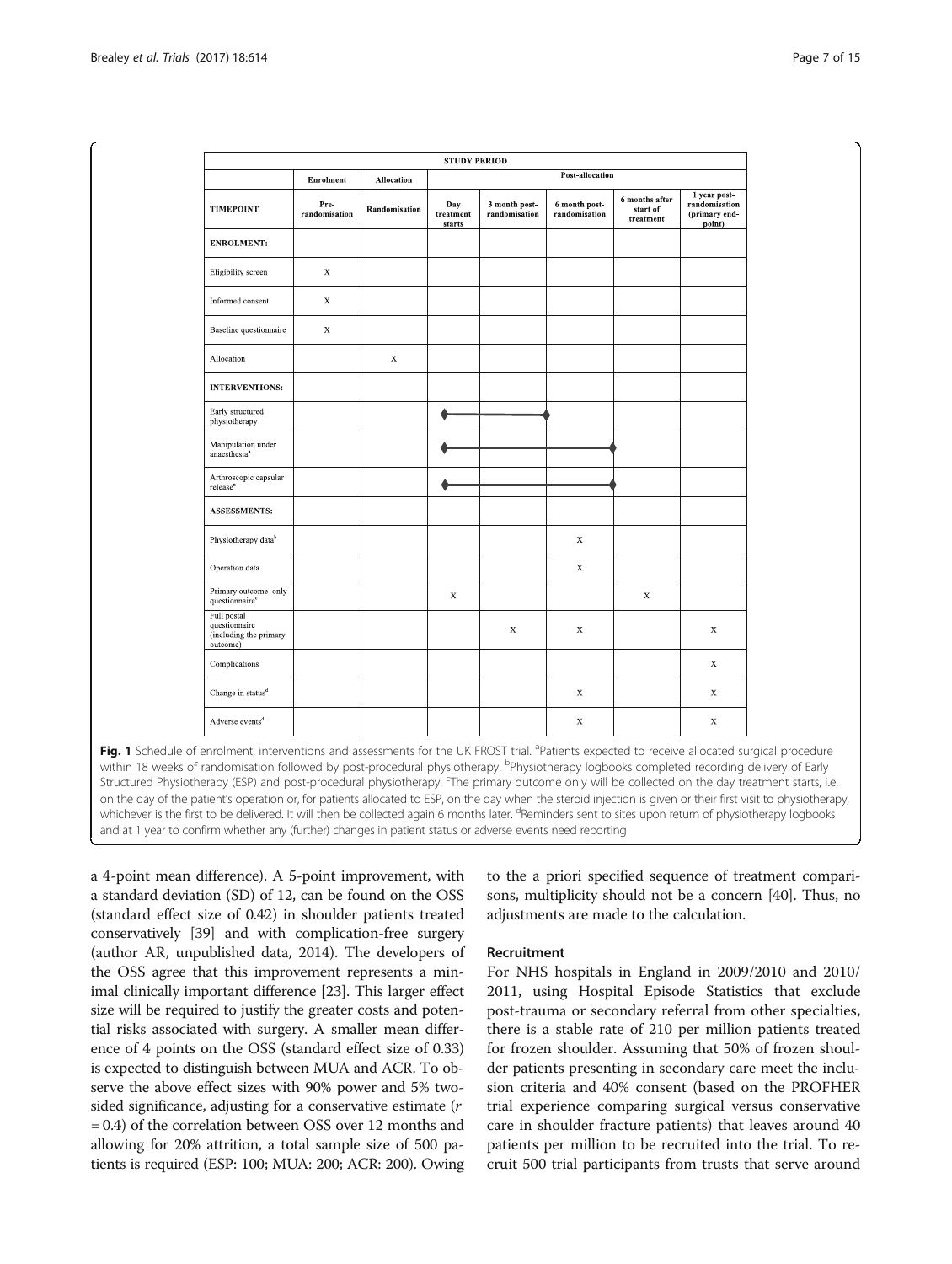a half-million catchment area we expect to need 25 hospitals to recruit for a minimum of 1 year. This estimate, however, requires no delays in set up or problems at any time after that, all surgeons at a site to participate, and all potential participants to be screened for eligibility. Our experience is that it will be feasible to set up 25 hospitals; however, up to 30 months will be required to meet our recruitment target.

To assess their feasibility to successfully recruit we will ask sites to complete an Expression of Interest Form. The study will be endorsed by the British Elbow and Shoulder Society (BESS) and publicised at the annual BESS conferences. The CI will approach PIs of previous surgical trials of the shoulder (UKUFF and PROFHER) to identify collaborating surgeons and the trial team will also approach PIs at BESS conferences.

Two patients who had been treated for a frozen shoulder at the lead site (James Cook University Hospital) will comment on the patient information leaflet and the consent process for trial participation. The advice of an independent patient representative member of the TSC will also be sought. Following a qualitative study of patients with frozen shoulder using semi-structured interviews [[41](#page-14-0)], we identified the need to develop a leaflet to provide general information about what is a frozen shoulder.

Hospital staff, including an RN normally from the National Institute for Health Research (NIHR) Clinical Research Network, will be provided with training in recruitment at the SIVs. A Trial Site Manual will be prepared for hospital staff which will include guidance on consenting patients into the trial and how to answer questions that might arise during consent. In addition, a poster will be provided to publicise the trial to hospital staff and patients. During the trial, training and reminders will be implemented using regular email bulletins and face-to-face meetings with PIs and RNs. Trial coordinators will provide support and guidance to staff when required.

### Assignment of interventions

The RN or assessing clinician will identify patients who have been referred for a frozen shoulder to an outpatient hospital clinic. In the clinic, a designated individual within the shoulder team (e.g. surgeon, physiotherapist) will complete a CRF to confirm whether the patient is eligible or not; and when applicable, approach the patient about the study. The RN will then provide an information sheet and answer any questions. The patient can agree to consent at that time or take up to a week to decide.

When the patient does not consent, a further CRF will be completed by the RN to briefly record the reason for the patient not consenting and their treatment plan. The patient will also be offered an optional CRF to complete if they would like to provide more information about why they did not take part.

When patients consent and complete their baseline forms, the recruiting clinician will contact York Trials Unit (YTU), either by telephone or via the Internet, to access a secure, computer-generated randomisation service. This will ensure treatment concealment and unbiased allocation. Unequal random allocation (1:2:2 for ESP:MUA:ACR) will be used to allow for the potential difference in effect between treatment comparisons, and stratified by presence of diabetes which is significantly associated with impaired shoulder motion in this patient population [\[8](#page-13-0)]. The patient will be informed by the clinician of their treatment allocation.

To ensure concealment we will not stratify by centre and use permuted blocks of random sizes. The randomisation service will record information and check patient eligibility to avoid inappropriate entry of patients into the trial. Patients and the hospital staff will be informed of the allocation. The study office in York will send an allocation letter to the patient explaining what will happen next. The participant's general practitioner will also receive a letter about treatment allocation. As the trial is pragmatic in design, comparing surgical and nonsurgical treatment options, the blinding of participants and clinicians to treatment allocation is not possible.

### Data collection methods

Postal questionnaires will be used to collect data completed by trial participants as already described. In addition, paper CRFs will be used to record all the information required from the protocol that will be collected from the hospital. Each trial participant will have a unique four-digit identification number that will be pre-recorded on all CRFs. There will be an instructions page at the start of each postal questionnaire and for the more complex hospital CRFs. At the SIV we will provide advice on completion of the CRFs including a Trial Site Manual for hospital staff. Active and systematic follow-up of all randomised participants by post will include pre-notification reminders, 2- and 4-week letter reminders and the option to complete an abridged questionnaire (a minimum of the OSS and EQ-5D) via telephone after 6 weeks. At 12 months, the primary time point, we will include an unconditional incentive of £5 [\[42\]](#page-14-0). Text messages will be sent on the day that the participant is sent the postal questionnaire [\[43\]](#page-14-0) and newsletters will be circulated to trial participants [[44](#page-14-0)]. A central database at YTU will manage data collection. A trial participant can entirely withdraw from the study at any time for any reason but any data collected up to that point will be included in the analysis. The participant can also agree to being withdrawn from only postal questionnaire collection or only hospital CRF collection.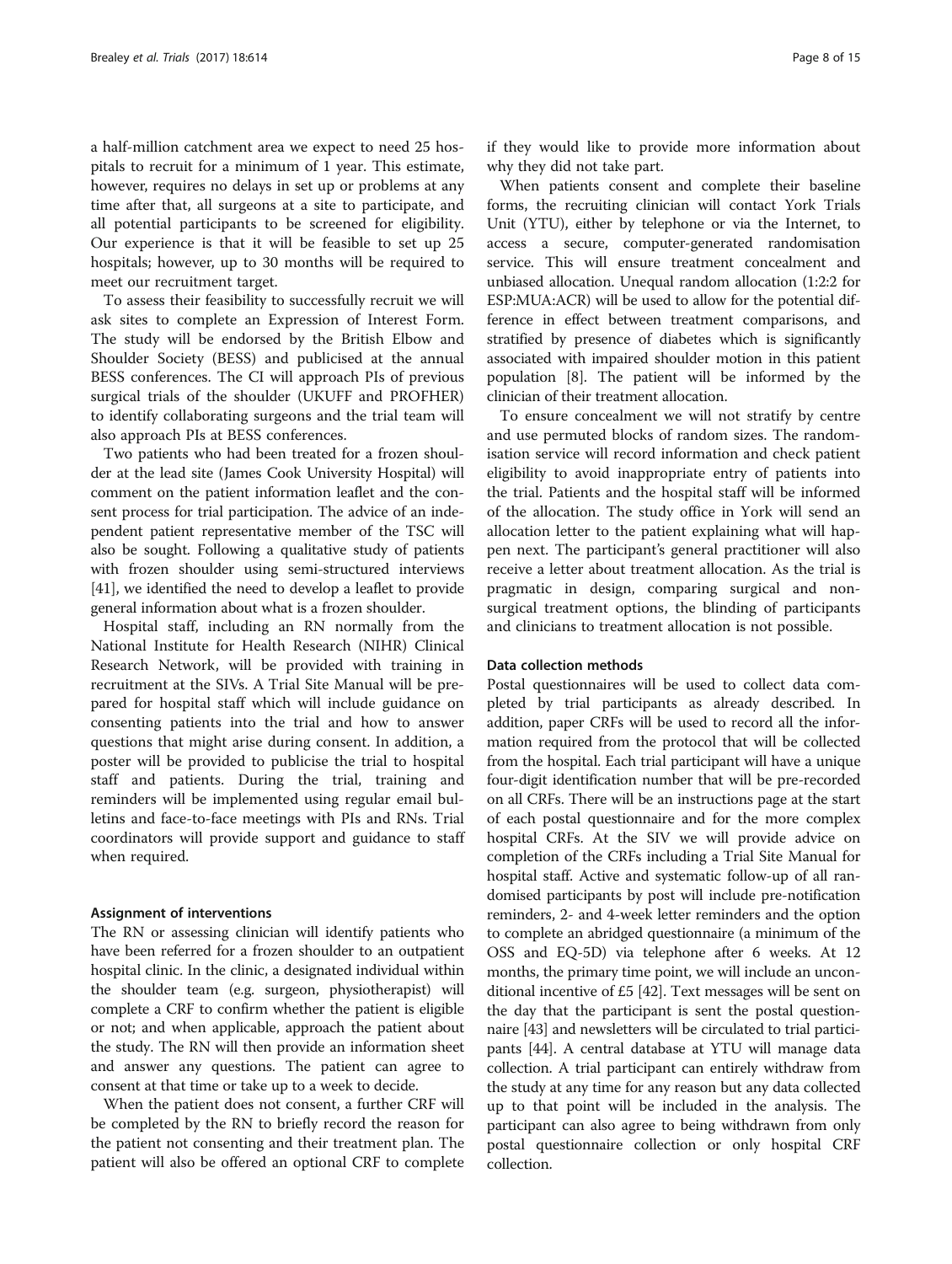### Data management

The patient questionnaires and hospital CRFs will be designed using TeleForm software (version 10; Cardiff Software, Cambridge, UK) and marked up with variable names and appropriate scoring. To maximise data quality, when hospital CRFs are returned to YTU, key variables required for the statistical analysis, and checking adherence in the delivery of the treatments will be reviewed for completion and accuracy by a research data administrator, who will resolve any queries with the RN at the site. The hospital site will be reimbursed for the completion of CRFs which will be signed off by the trust and trial sponsor using a Clinical Trial Agreement. No checks regarding data quality of the postal questionnaires will be made on immediate return to YTU. A trial coordinator will, however, as a duty of care, check whether the participant has responded to the last EQ-5D-5 L question that 'I am extremely anxious and depressed' and check free-text responses to questions on whether the participant could be at risk of harm. When this occurs, the PI, RN and CI will be notified by email. After this initial check, all postal questionnaires and hospital CRFs will pass through a process of scanning in the Teleform software, second checking and validation against predetermined rules.

Essential trial documentation will be kept with the Trial Master File and Investigator Site Files. The sponsor will ensure that this documentation is retained for a minimum of 5 years after the conclusion of the trial. The postal questionnaires and hospital CRFs will be stored for a minimum of 5 years after the conclusion of the trial as paper records; and a minimum of 20 years in electronic format [\[45](#page-14-0)].

### Statistical methods

The flow of participants through each stage of the trial will be presented in a Consolidated Standards of Reporting Trials (CONSORT) diagram [[46](#page-14-0)]. Unadjusted OSS will be summarised descriptively  $(n, \text{mean}, SD, \text{median}, \text{max})$ minimum and maximum) at each time point by treatment group and overall. To inform treatment selection we will determine (1) whether the two surgical interventions are significantly superior to ESP, and if so, (2) whether key-hole surgery is superior to MUA. Three comparisons will be carried out: ACR versus ESP, MUA versus ESP and ACR versus MUA. All analyses will be carried out using two-sided significance tests at the 0.05 significance level.

Our primary analysis will compare the treatment groups at 12 months. For each of the three treatment comparisons, the primary outcome OSS will be analysed using a linear mixed model, including assessments at all available time points with reference to the date of randomisation (3, 6 and 12 months, thereby increasing power) and treating patients as a random effect. The model will adjust for OSS at baseline and include as fixed effects: treatment arm, time, arm by time interaction and covariates for age, gender and whether diabetic. The model will provide treatment-group differences over 12 months as well as estimates at individual time points. These will be presented as mean estimates with 95% confidence intervals and associated  $p$  values.. For the modelling of repeated measurements, the best fitting (based on AIC and BIC information criteria), simple (not significantly different from an unstructured pattern) covariance pattern will be selected. Any missing data will be assumed to be missing at random. Model assumptions will be checked and, if they are in doubt, the data will be transformed prior to analysis or alternative non-parametric analysis methods will be used.

The primary analysis will be conducted as intentionto-treat (ITT), including patients in the groups to which they were randomised. To take account of the effects of an expected degree of cross-over, secondary analyses will be carried out using Complier Average Causal Effect analysis at the 12-month time point which retains the initial randomised assignments, thus overcoming the problems of per-protocol analysis [[47\]](#page-14-0). A separate secondary ITT model will include the baseline OSS, OSS on the day treatment starts and OSS 6 months later with the same covariates as the primary analysis to inform the influence of variable treatment waiting times on the results of the study.

Two separate exploratory sub-group analyses will be undertaken: differences in treatment response according to whether the patient has diabetes (yes or no) and whether the patient had received physiotherapy for their affected shoulder prior to enrolment into the trial (yes or no). Simple descriptives of the primary outcome will be reported for the sub-groups. A treatment group by subgroup interaction term will be included in the primary analysis model for each sub-group analysis. For each subgroup analysis, the estimated treatment by sub-group means with associated confidence intervals will be reported along with the  $p$  value for the interaction term.

To explore the potential effect of patients' knowledge of which treatment they received (allocation cannot be blinded) and their experience of this treatment on the results of the trial as measured by the primary outcome, we will take two approaches. First, eligible patients will be asked at baseline if they have any treatment preference (physiotherapy, no preference or surgery; and if surgery, which type) and their expectations of the effectiveness of each treatment. These preferences and expectations will be descriptively explored by trial arm as well as for compliant and crossover patients. Separate secondary analyses of the ITT primary outcome model will be conducted including an interaction of the randomised treatment with: treatment preferences, preference rating of the allocated treatment, effectiveness expectations of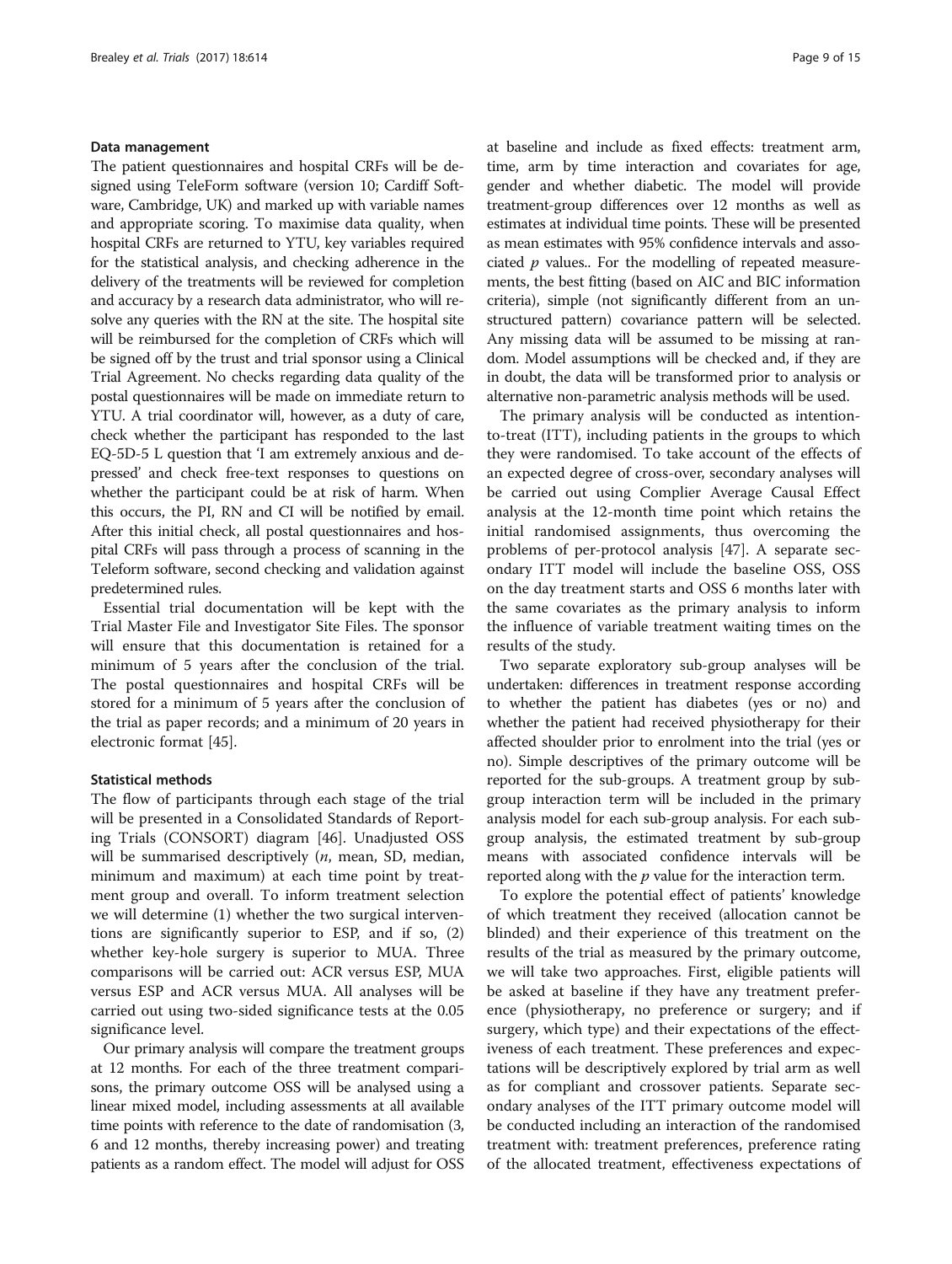each treatment and effectiveness rating of the allocated treatment. In addition, at the end of the 12-month follow-up period, patients will again be asked to indicate their treatment preference in the event of a similar shoulder problem given their experience over the past 12 months. Patient preferences at 12 months' follow-up will be tabulated against baseline preferences and against the allocated treatment. Second, it is possible that patients' knowledge and experience of treatment may result in non-response at follow-up. A logistic regression model will be used to identify predictors of nonresponse and will include all baseline data and primary outcome assessments before any missing values. If any variables are found to be predictive of non-response they will be included in the model specified for the primary analysis.

All unadjusted secondary outcomes will be reported descriptively (mean, SD, median, minimum and maximum for continuous data and counts and percentages for categorical data). The following outcomes will be analysed using the same ITT methods as the primary analysis adjusting for the same covariates: QuickDASH, pain question and extent of recovery (assessed by a 'need for further treatment' rating scale). Separate logistic regression models will be used to determine treatmentgroup differences in having experienced at least one complication or adverse event.

### Cost-effectiveness analysis

The economic evaluation will determine the relative cost-effectiveness of three interventions for the treatment of frozen shoulder. A cost-utility analysis will compare the incremental health outcome, measured in terms of QALYs, with the incremental cost among the three treatment options. Costs and QALYs will be evaluated from the perspective of the NHS and Personal Social Services, consistent with that used by the National Institute for Health and Clinical Excellence [\[48](#page-14-0)].

Health-related quality of life will be assessed during the trial period using the EQ-5D-5 L instrument. The EQ-5D profiles generated for each patient will be valued using a set of estimated preferences based on the UK population that will be generated by the EuroQoL group during the period of the trial [\[49](#page-14-0)]. The summary of the EQ-5D utility scores at each follow-up point by each treatment arm will be presented and the overall difference in utilities between the arms will be examined through an appropriate model. QALYs will be estimated using the area-under-the-curve analysis [[50](#page-14-0)].

Health care resource data will be collected at different time points using patient self-administered questionnaires and hospital CRFs and compared with the relevant Health Resource Group. Cost per patient will be estimated by multiplying the use of resource use by their

associated unit costs. Unit costs will be sourced from the NHS Reference Costs databases [\[51\]](#page-14-0), the Personal Social Services Research Unit [\[52](#page-14-0)], the British National Formulary [\[53](#page-14-0)] and other published literature. Though the primary perspective of the cost analysis will be that of the NHS and Personal Social Services, data on indirect costs associated with patient private expenses, days lost from work and from normal activities (e.g. household chores, shopping) will also be collected and included in a secondary analysis.

Cost and QALY data will be synthesised to generate an incremental cost-effectiveness ratio, which is defined as the ratio of the mean difference in costs to the mean difference in QALYs between treatments. Multivariate regression models will be used to assess the heterogeneity in costs, QALYs and cost-effectiveness. Multiple imputation techniques will be used to address the statistical issues related to the presence of missing data in the economic evaluation [\[54\]](#page-14-0). In order to characterise the uncertainty in the data, structural, scenario and probabilistic sensitivity analyses will be conducted. The uncertainty will be presented using a cost-effectiveness acceptability curve which shows the probability of the surgical interventions being more cost-effective than ESP conditional on a maximum value being attached to an additional unit of health outcome [\[55](#page-14-0)].

For the longer term, and if it is appropriate, QALYs for each patient will be calculated by extrapolating results of the trial-based analysis to a longer time horizon. For example, by assessing the long-term impact on health-related quality of life and costs at 5 years as at this time around 40% of patients continue to have from mild-to-severe symptoms [[4](#page-13-0)]. The potential value of further research in this area will be considered [[56](#page-14-0)].

### Nested qualitative study

The trial will be supplemented by a qualitative study that will focus on the following objectives to complement the trial objectives: to explore the experience and acceptability of the different treatments to patients and health care professionals; and to provide important patient-centred insight to further guide clinical decision-making. We will also explore, as a subsidiary aim, participants' experiences of taking part in a surgical trial.

Up to 45 of the trial participants will take part in the interviews and will be drawn from those who have experienced the three trial treatments. As gender and diabetes can have an impact on outcome from shoulder surgery [[8](#page-13-0)] effort will be made to include interviews with both men and women, and those with and without diabetes. The interviews will take place at approximately 12 months after enrolment into the trial to mirror the primary time point in the analysis. Interviews will be semi-structured with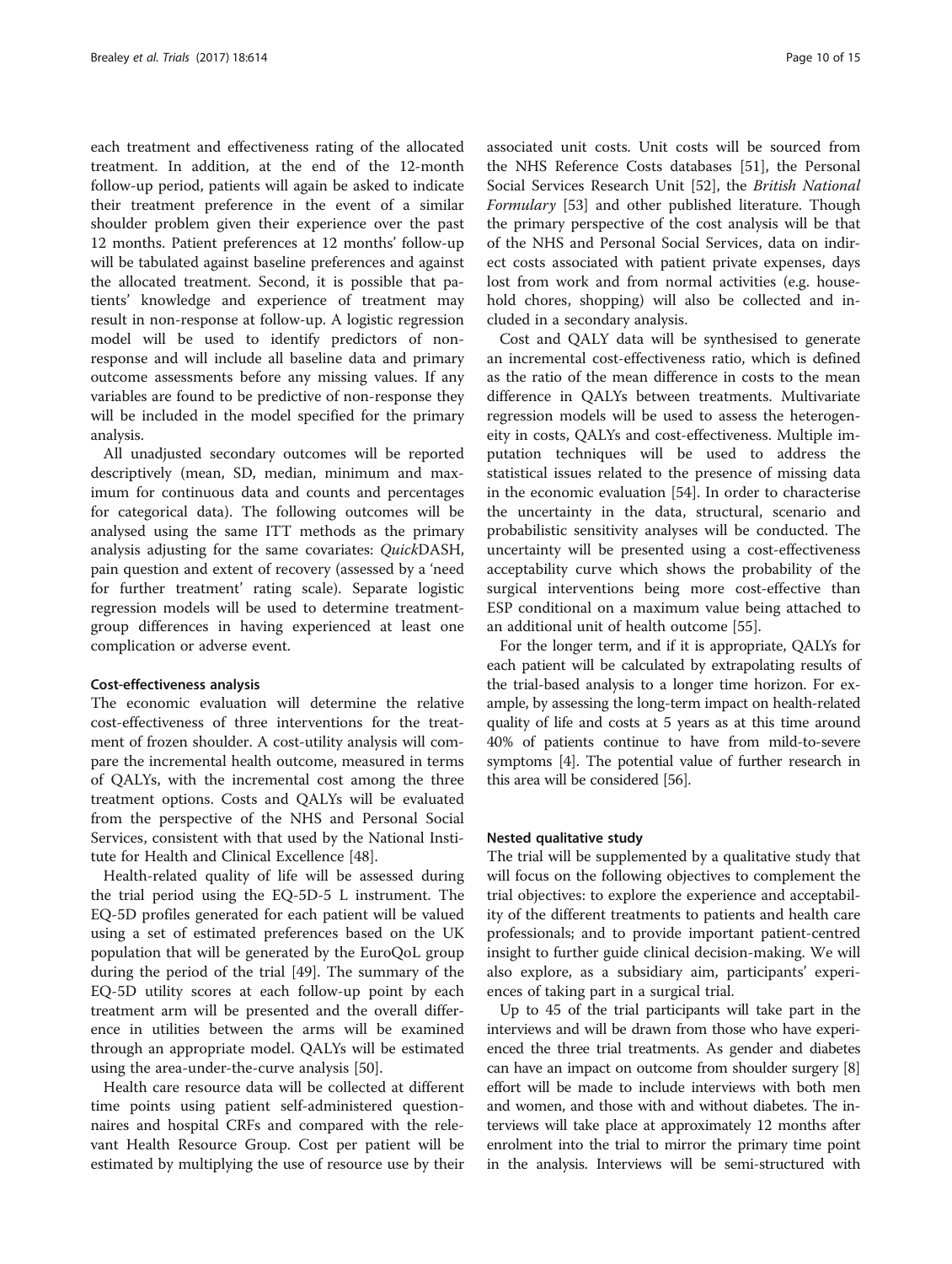open questions. A flexible interview schedule will be developed following a literature review, discussions with the research team, patients with frozen shoulder, a physiotherapist and surgeon with expertise in this area. Interviews will be open and flexible to allow participants the opportunity to introduce new topics, and generate a detailed, personal perspective upon the topic [[57](#page-14-0)]. We will continue to interview men and women to a point of theoretical saturation [[58](#page-14-0)]; in short, until no further useful conceptual categories emerge.

Interviews will be ideally undertaken face-to-face although, given the geographic spread of participants, it may be more practical to perform some interviews by telephone or face-time interviews on-line (e.g. Skype); it is expected that up to 50% of interviews will be performed in this way. Interviews will be conducted by a qualitative researcher and audio-recorded with permission; and recordings will be transcribed in full.

We will also interview 10 to 15 health care professionals (physiotherapists and surgeons) about their experience of delivering the treatment. An interview schedule will be developed to address areas such as: clinical decision-making; treatment preference; and barriers to, and facilitators of, positive outcome of treatments.

To reflect the exploratory nature of this study, and to ensure that the participants' perspective is at the heart of any insight generated, data analysis will be undertaken inductively [[59\]](#page-14-0). However, our analytic approach is underpinned by constructivism, which takes the stance that qualitative research findings are not 'discovered' but co-constructed by the researcher and participant [[58\]](#page-14-0). Qualitative finding are thus an interpretation. Through a process of constantly comparing data [\[58](#page-14-0)], we will develop initial tentative conceptual categories and then further abstract these categories into overarching themes that will help us to understand the experience. We will use NVivo qualitative data analysis software version 11 to assist our organisation of qualitative analysis. All interviews will be analysed by the researcher conducting the interviews with a second qualitative researcher coding a subset of interviews and commenting on the development of conceptual categories. The aim of this is not to reach consensus but to challenge the emerging interpretation and ensure interpretive rigour [[60](#page-14-0)]. We will develop our conceptual categories and themes collaboratively in team meetings.

# Update of systematic review

To place the RCT findings in the context of current evidence at the end of the trial, we will update the HTA systematic review about the management of frozen shoulder incorporating the proposed RCT and any other new RCTs completed since the original searches were undertaken [[5\]](#page-13-0). The review protocol will be registered on an international prospective register of systematic review (PROSPERO) prior to the analysis of the trial being undertaken. We will update the results of the review incorporating UK FROST and any other new RCTs. Any differences between the updated and original review will be highlighted.

# Monitoring

# Data monitoring

A DMEC, independent of the funding body, sponsor and trial team, will be established and follow the research governance guidelines provided by the funding body and a charter. Only the DMEC will have access to the unblinded comparative data from the trial. The DMEC will monitor the data and make any recommendations about (dis)continuation of the trial to the independent TSC. The TSC will meet after the DMEC and provide overall supervision of the trial on behalf of the sponsor and funder.

There are no planned interim analyses for the trial or stopping guidelines. There will, however, be an internal pilot study from which the data will contribute to the final analyses. The primary reason for this pilot study is for the DMEC and TSC to check the assumptions about the feasibility of the trial to continue as planned or not, particularly concerning participant adherence to the ESP and intra-articular steroid injection.

### Adverse event management

Adverse events are any untoward medical occurrence in a trial participant and may be a non-serious adverse event (AE) or a serious adverse event (SAE). At participating sites, all SAEs will be recorded and returned to the 'UK FROST' central office within 24 h of the investigator becoming aware of them. Once received, causality and expectedness will be determined by the CI. SAEs that are unexpected and related to the trial will be notified to Research Ethics Committee (REC) within 15 days for a non-life threatening event and within 7 days for a life-threatening event. For non-serious AEs, the central office will be notified within 5 days of the event being known. All (S)AEs will be reported to the DMEC, TSC and TMG. Expected adverse events for this shoulder condition include: infection; bleeding; delayed wound healing; conversion of planned day-case procedure to overnight stay for control of pain; post-procedural worsening of shoulder pain; injury to adjacent structures like nerve, tendon, bone or joint; recurrent stiffness requiring further treatment; and transient hyperglycaemia, steroid flare or joint sepsis following corticosteroid injection; injuries related to heating or cooling of tissues. Follow-up reports a month later will be reviewed by the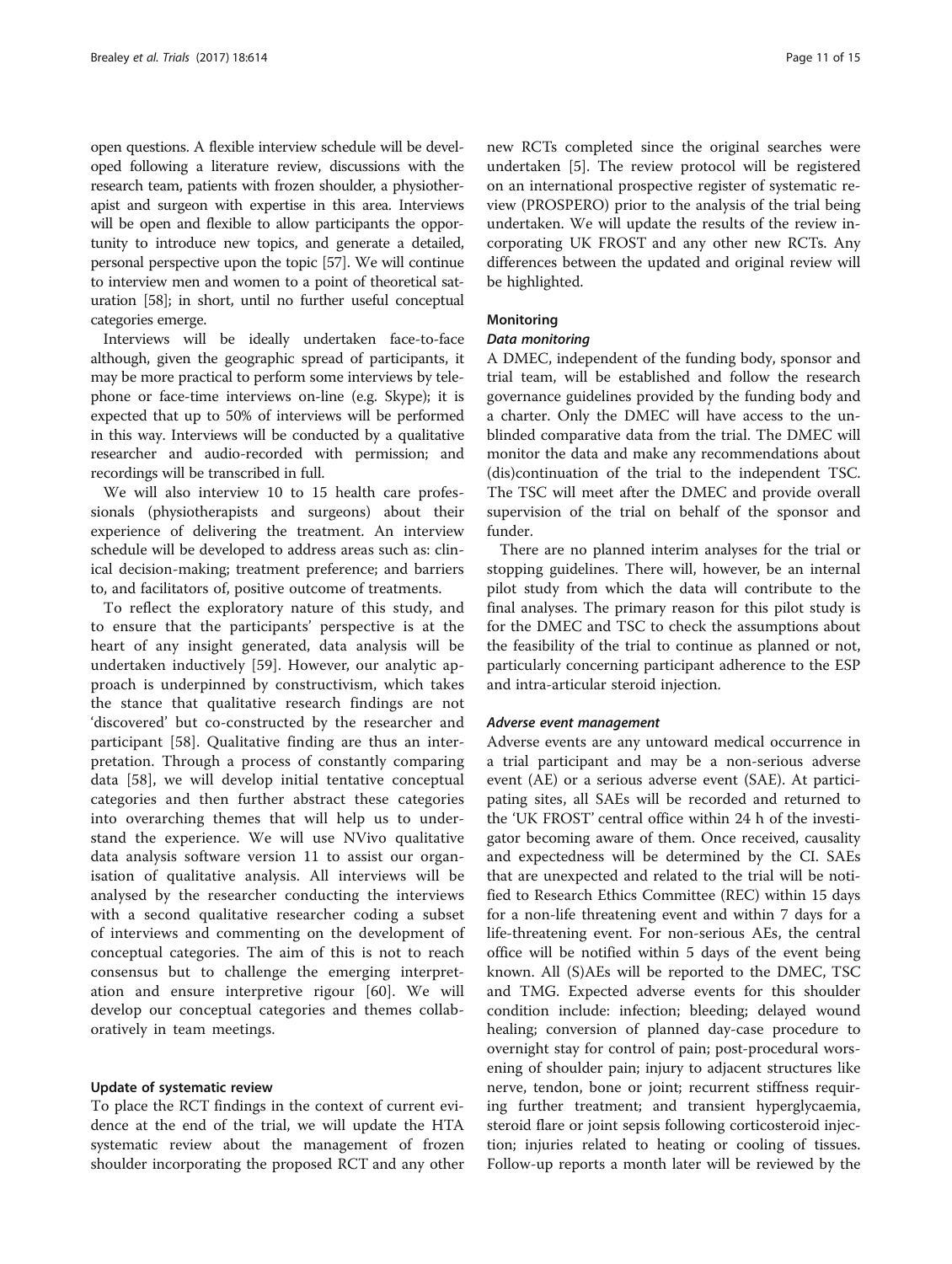CI to ensure that adequate action has been taken and progress made. We will only record (S)AEs that are related to the affected shoulder up to 12 months from randomisation.

### **Auditing**

South Tees Hospitals NHS Foundation Trust will be the sponsor for this project. This study will be fully compliant with the Research Governance Framework and Good Research Practice [\[45\]](#page-14-0). The TMG will review core trial processes/progress on a quarterly basis which includes representation from the sponsor. No site visits to monitor progress are planned but could be initiated depending on progress made as reviewed at the TMG.

# Ethics and dissemination

### Research Ethics Committee approval

REC approval was granted on 18 November 2014 (NRES Committee North East – Newcastle and North Tyneside 2). Health Research Authority (HRA) approval for the study with an existing UK wide review was granted on 15 June 2016.

# Protocol amendments

Any substantial amendments will be submitted to the REC having been agreed with: the funding body, sponsor, TSC, DMEC, TMG and the Research Governance Committee for the Department of Health Sciences, University of York. Minor modifications to the protocol will be agreed with the TMG and sponsor before submission for approval to REC. All amendments will be implemented in the NHS organisations in agreement with the guidance and approval of the HRA. All amendments will be listed in the published final report to the funding body.

# Consent or assent

Written consent will be obtained for all trial participants by the trained local RN or clinician using a detailed patient information sheet developed with the help of service users and explaining the risks and benefits clearly. For the nested qualitative study we will write to the trial participants and health care professionals about taking part in the interviews and to confirm this with written consent. Information sheets will again be provided.

### **Confidentiality**

All data will be identified by a coded ID (identification) number to maintain participant confidentiality. All study-related paper forms will be stored securely in the University of York and, after a period of time, transferred to a secure, off-site facility below ground with no moisture, no vermin and virtually no fire risk. Access to the archive area is via a security controlled mine shaft with no outward markings to advertise its presence. All

electronic records will be stored on a passwordprotected server and will be anonymous of identifiable information. All participant information will be stored in locked cabinets in areas with restricted access (i.e. alarmed area) at the University of York. For the qualitative interviews, recordings and transcripts will be kept anonymised and kept in a locked office at the University of Oxford. Any quotation that could clearly be used to identify a person will not be used in the dissemination of findings. Participants' data may be reviewed by authorised persons on the research team or other authorised people to verify that the study is being carried out correctly all of whom will have a duty of confidentiality. Trial participants will consent on enrolment to permit this authorised review. All names and other identifying information will be removed before the data is analysed and the results presented to the medical community at conferences and in scientific journals.

# Declaration of interests

The independent members of the DMEC and TSC will sign a form to confirm that they have no competing interests to declare. Competing interests of the authors are presented at the end of the protocol.

# Access to data

The Secretary of State for Health (the Authority) has the right to access data during the research and will respect existing guidance on confidentiality for any data which it obtains. Data that will be shared internally within the trial team will be blinded of any identifying participant information to ensure confidentiality. When there is a request to use UK FROST data from external researchers this will be notified to the TMG. When the TMG agrees to an external request for data the approval for this will be confirmed with the sponsor and the funding body. Data will be provided in an anonymised format and securely transferred to the requester.

## Ancillary and post-trial care

The trial treatments are all routinely available in the NHS. Therefore, any ancillary care of post-trial care that includes continuing treatment of a frozen shoulder should be accessible to all trial participants in discussion with their clinician. If a trial participant wishes to complain formally, they will be advised to do this through the usual NHS Complaints Procedure. If a patient is harmed and this is due to someone's negligence then they may have grounds for legal action or compensation against the sponsor (in respect of harm arising out of participation in the trial) or the NHS (in respect of any harm which has resulted from the treatment received).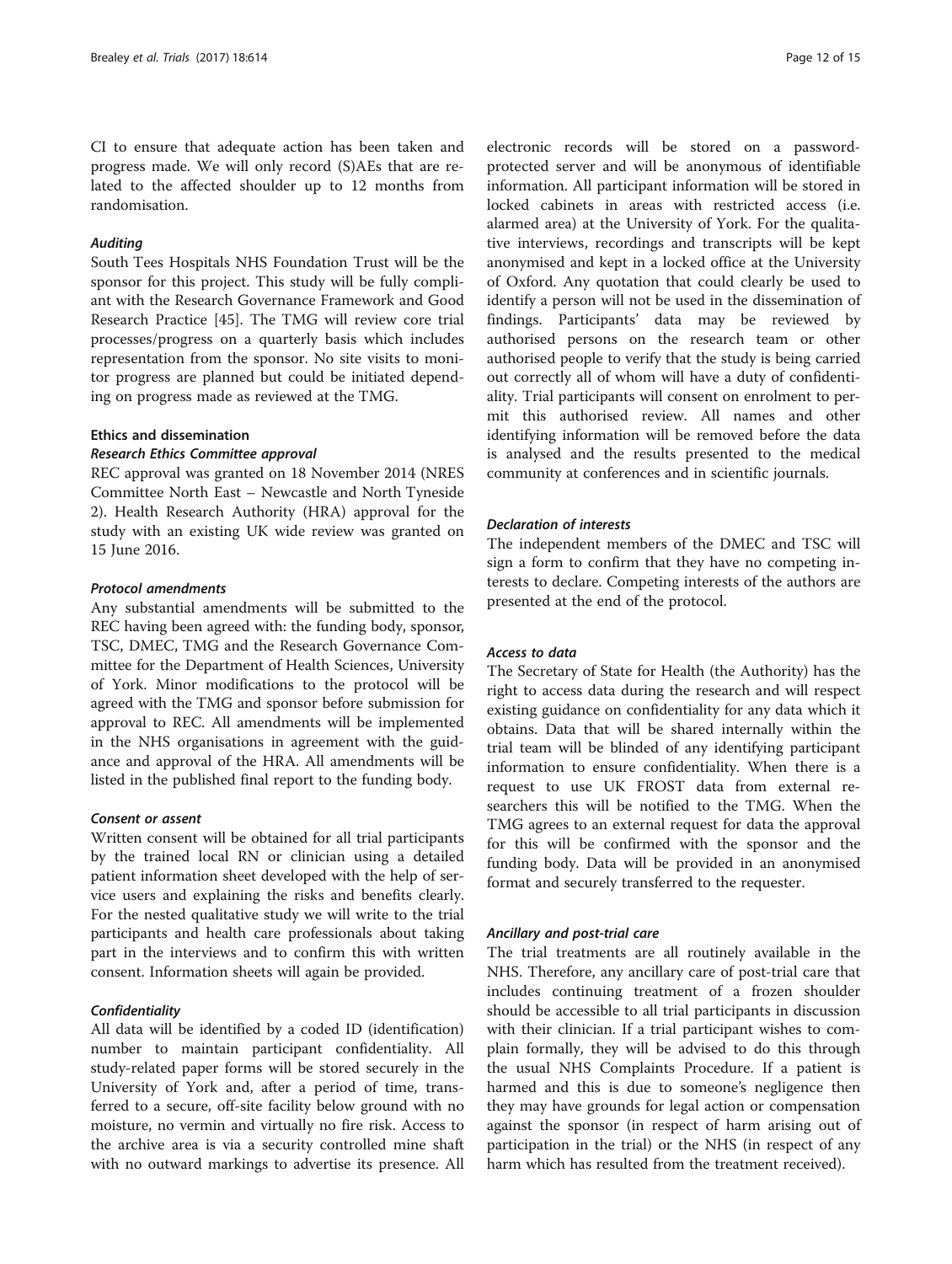# <span id="page-12-0"></span>Dissemination policy

The trial results will be disseminated regardless of the magnitude or direction of effect [\[61\]](#page-14-0) to key stakeholders and patients in several ways: peer-reviewed journal including the HTA monograph; to Commissioning Reference Groups; presented at key scientific meetings; made available on specialist websites; feedback to trial participants, update the entry on Wikipedia and write the Map of Medicine entry on frozen shoulder management; through press releases at collaborating universities; and we will explore non-academic routes to dissemination such as patient.co.uk.

The criteria for authorship will be taken from the International Committee of Medical Journal Editors [[62](#page-14-0)]. Those who do not meet the authorship criteria but contributed to aspects of the study design or drafting of work will be acknowledged as contributors. Those who were solely involved in trial conduct (e.g. staff at recruiting sites) will be acknowledged as collaborators. When a journal permits we will list all authors rather than use a group name.

This protocol is being made publicly available. The full trial report will be submitted to the funding body and for publication in a peer-reviewed journal. The full trial report will be open access and made available as a permanent archive in the NIHR Journals Library. At the time of publishing the protocol there was no plan to make the anonymised participant-level dataset and statistical code for generating the results publicly available. After publication of the main trial findings, however, an external request that is made for this data and code will be agreed by the TMG and confirmed with the sponsor and funding body.

# **Discussion**

This research will further knowledge and understanding of the impact of frozen shoulder on the clinical and cost-effectiveness of physiotherapy and the more invasive surgical treatments commonly used. There is increasing awareness that the findings from RCTs are more valuable when considered in the context of existing evidence on all treatments of interest. Therefore, we will update the recent HTA systematic review about the management of the frozen shoulder [[5\]](#page-13-0) but with a focus on RCTs of the interventions included in the trial. Contextualising our research findings in this way will help inform clinical practice in the NHS and provide direction for future research in this area.

### Trial status

The current REC approved version of the protocol is version 4.0 (15 November 2016). This manuscript is a restructured and edited version of the current RECapproved protocol to comply with the SPIRIT guidelines. The first patient was recruited into the trial on 14 April 2015 and recruitment should be complete for the end of December 2017.

## Additional file

[Additional file 1:](dx.doi.org/10.1186/s13063-017-2352-2) The Standard Protocol Items Recommendations for Interventional Trials (SPIRIT) Statement 2013 have been followed for the completion of the protocol (see also Additional file 1: SPIRIT 2013 Checklist: recommended items to address in a clinical trial protocol and related documents). (DOC 120 kb)

#### Abbreviations

ACR: Arthroscopic capsular release; AE: Adverse event; BESS: British Elbow and Shoulder Society; CI: Chief investigator; CONSORT: Consolidated Standard of Reporting Trials; CRF: Case Report Forms; DMEC: Data Monitoring Ethics Committee; EQ-5D: EuroQol 5 dimensions; ESP: Early Structured Physiotherapy; HRA: Health Research Authority; HTA: Health Technology Assessment; ITT: Intention-to-treat; MUA: Manipulation under anaesthesia; NHS: National Health Service; NIHR: National Institute for Health Research; OSS: Oxford Shoulder Score; PI: Principal investigator; PPP: Post-procedural physiotherapy; QALY: Quality-adjusted-life-year; QuickDASH: Quick Disabilities of Arm Shoulder and Hand; RCT: Randomised controlled trial; REC: Research Ethics Committee; RN: Research nurse; SAE: Serious adverse event; SIV: Site Initiation Visits; TMG: Trial Management Group; TSC: Trial Steering Committee; UK: United Kingdom; UK FROST: United Kingdom Frozen Shoulder Trial; YTU: York Trials Unit

#### Acknowledgements

UK FROST sponsor: South Tees Hospitals NHS Foundation Trust. Mrs. Julie Rowbotham is the Research and Development Manager and Mr. Joe Millar is the Research and Development Assistant Manager. UK FROST patient representatives on the trial team: Mr. Daniel Powell and

Mrs. Linda Murray.

Independent Trial Steering Committee: Prof. Chris Rogers (Independent Chair – Professor of Medical Statistics and Clinical Trials, University of Bristol); Mr. Marcus Bateman (Independent Member – Upper Limb Consultant Physiotherapist, Derby Hospitals NHS Foundation Trust), Mr. David Stanley (Independent Member – Consultant Orthopaedic Surgeon, Sheffield Teaching Hospitals NHS Foundation Trust) and Mrs. Denise Denton (Independent Member – Hull Ambassador for NHS Hull CCG). Independent Data Monitoring Ethics Committee: Prof. John Norrie (Independent Chair – Chair of Medical Statistics and Trial Methodology, University of Edinburgh), Dr. Chris Littlewood (Independent Member -Physiotherapist/Senior Lecturer in Clinical Trials, Keele University) and Mr. Roger Hackney (Independent Member – Consultant Orthopaedic Surgeon, Leeds Teaching Hospitals NHS Trust).

The UK FROST team acknowledges the support of the NIHR Clinical Research Network.

#### Funding

The research costs of the study are funded by the NIHR HTA Programme (project number 13/26/01). The views expressed are those of the authors and not necessarily those of the NHS, the NIHR or the Department of Health. A research grant from the British Elbow and Shoulder Society will fund the transport costs of the tissue and blood samples in the nested study. SL receives funding from the Oxford NIHR Collaborations for Leadership in Applied Health Research and Care (CLARHC). AJC, SL and CC receive funding from the Oxford NIHR Biomedical Research Centre. These funding sources had no role in the design of the study and will not have any role in its implementation, analyses, interpretation of the data or decision to submit results. The individual NHS providers at the participating hospital sites will cover any excess treatment costs of the trial treatments.

### Availability of data and materials

Not applicable.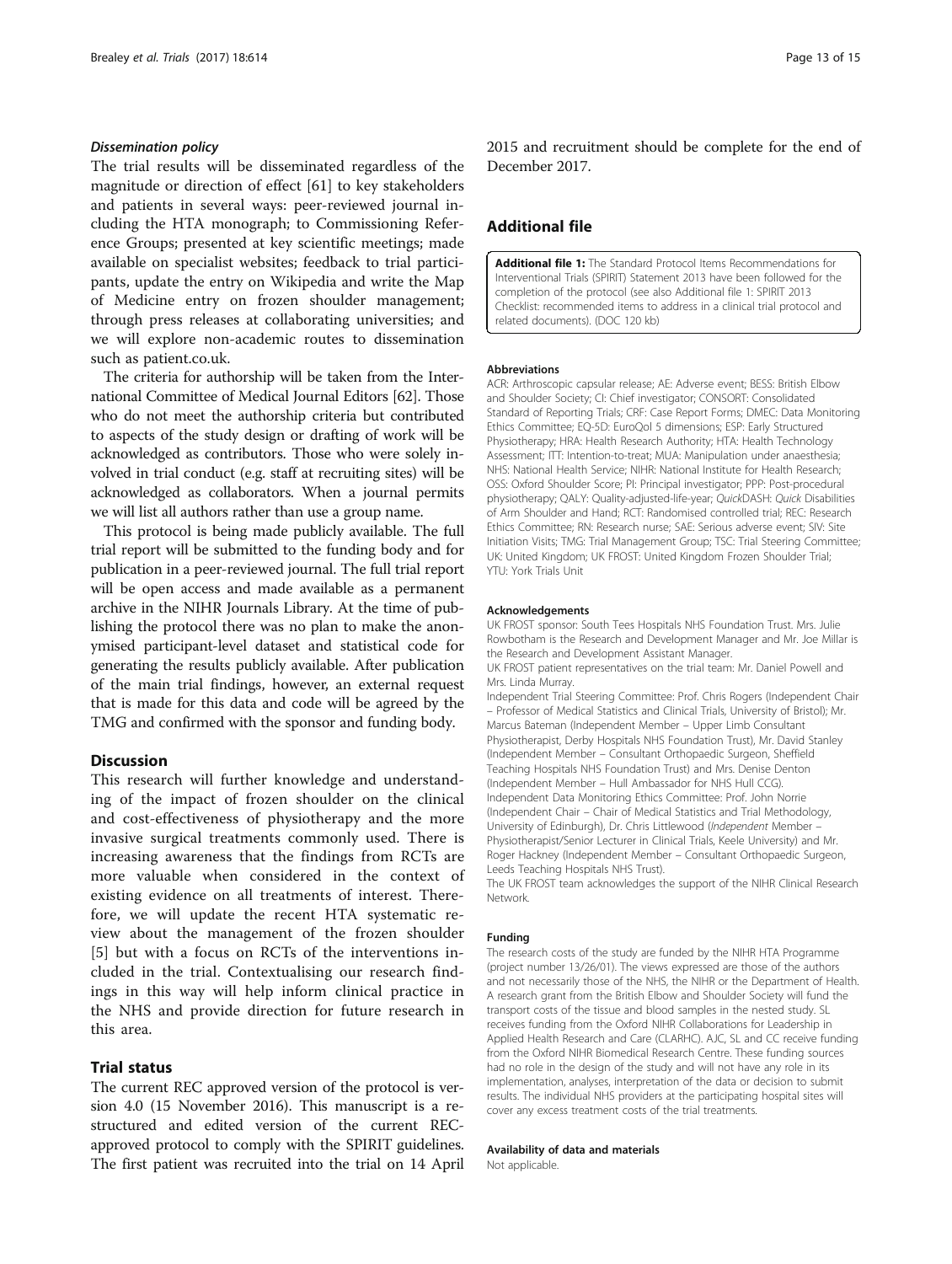### <span id="page-13-0"></span>Authors' contributions

SB is the trial manager and a grant holder and led with AR on the design of the study and led the writing of the protocol and approval of this paper. ALA was involved in the development and writing of the protocol and has reviewed and commented on this paper. AB is a co-applicant and was involved in the trial design, choice of treatments, writing the protocol and reviewed this paper. AJC was involved in the trial design and in the development of the protocol and reviewed drafts of this paper. CPC contributed to the design of the trial and development of the protocol and reviewed this paper. CC is one of the trial coordinators and has contributed to the ongoing development of the protocol and reviewing this paper. BC is the trial health economist and contributed to the protocol design and methodological approach and writing up of the health economics and reviewed this paper. JD helped to develop the protocol and the clinical advice on study design and choice of outcomes and reviewed this paper. ID is a trial coordinator for the study, has contributed to the ongoing development of the protocol and reviewed the paper. LG contributed to developing the physiotherapy interventions and the writing up of these in the protocol and has reviewed this paper. CH is the senior statistician, was a co-applicant on the grant and contributed to the writing of the protocol, in particular the statistical analysis sections, and reviewed this paper. AK is the trial statistician, contributed to the writing of the protocol, in particular sections relating to statistical analysis, and reviewed this paper. LK is a grant holder and one of the trial coordinators, has contributed to the design of the study, ongoing development of the protocol and reviewed this paper. SEL is a co-applicant on the grant and has provided expertise in study design including qualitative study, and has provided expertise in the intervention development process and reviewed this paper. CM advised on the design of the trial and the updated systematic review and commented on drafts of this paper. MN is one of the trial coordinators and has contributed to the ongoing development of the study protocol and the preparation and reviewing of this paper. GR contributed to writing the protocol with particular input into the section on cost-effectiveness and reviewed drafts of this paper. SR, SS and ES were trial coordinators on the study who have contributed to the ongoing development of the protocol and reviewed the paper. SS is a co-investigator who advised on the methodological development of the study and commented on drafts of this paper. DT is a co- investigator who advised on the methodological development of the study and commented on drafts of this paper. FT made substantial contributions to the design of the qualitative aspect of the trial, has revised the draft critically for important intellectual content pertaining to the qualitative work, given final approval of the version to be published; and agree to be accountable for all aspects of the qualitative work. AR is the CI who, with SB, led on the design of the study and writing the protocol and approved this paper. All authors read and approved the final manuscript.

### Ethics approval and consent to participate

NRES Committee North East - Newcastle and North Tyneside 2 (14/NE/1176) approved the study and permitted the involvement of human subjects to provide informed consent to participate in the study.

#### Consent for publication

Not applicable.

### Competing interests

The authors declare that they have no competing interests, except for AR, whose department has received educational grants from DePuy Limited outside the scope of this work. These grants have not in any way influenced his contribution to this study.

# Publisher's Note

Springer Nature remains neutral with regard to jurisdictional claims in published maps and institutional affiliations.

### Author details

<sup>1</sup>York Trials Unit, Department of Health Sciences, Faculty of Sciences, University of York, ARRC Building, York YO10 5DD, UK. <sup>2</sup>University Hospitals of Leicester NHS Trust, Leicester General Hospital, Gwendolen Road, Leicester LE5 4PW, UK. <sup>3</sup>Glasgow Royal Infirmary, 84 Castle Street, Glasgow G4 0SF, UK.<br><sup>4</sup>Nuffield Department of Orthopaedics Phoumatelogy and Musculoskeletal <sup>4</sup>Nuffield Department of Orthopaedics Rheumatology and Musculoskeletal Sciences, University of Oxford, Botnar Research Centre, Windmill Road, Oxford OX3 7LD, UK. <sup>5</sup>Blackpool Victoria Hospital and Blackpool and School of Medicine University of Central Lancashire, Preston PR1 2HE, UK. <sup>6</sup>Nuffield

Department of Orthopaedics, University of Oxford, Botnar Research Centre, Headington, Oxford OX3 7LD, UK. <sup>7</sup>University Hospitals of Leicester NHS Trust, Gwendolen Road, Leicester LE5 4PW, UK. <sup>8</sup>University of Glasgow, Glasgow Royal Infirmary Orthopaedic Research Unit, Gatehouse Building, 84 Castle Street, Glasgow G4 0SF, UK. <sup>9</sup>James Cook University Hospital, South Tees Hospitals NHS Trust, Marton Road, Middlesbrough TS4 3BW, UK. <sup>10</sup>Department of Trauma and Orthopaedics, South Tees Institute of Learning Research and Innovation, The James Cook University Hospital, South Tees Hospitals NHS Foundation Trust, Marton Road, Middlesbrough TS4 3BW, UK. <sup>11</sup>Nuffield Department of Orthopaedics, Rheumatology and Musculo-skeletal Sciences, University of Oxford, Botnar Research Centre, Oxford Ox4 7AL, UK. <sup>12</sup>Centre for Health Economics, University of York, York YO10 5DD, UK. <sup>13</sup>Department of Health Sciences, Faculty of Sciences, University of York, Seebohm Rowntree Building, York YO10 5DD, UK. <sup>14</sup>Orthopaedic Department, Glasgow Royal Infirmary, 84 Castle Street, Glasgow G4 0SF, UK. <sup>15</sup>Edge Hill University, St. Helens Road, Ormskirk, Lancashire L39 4QP, UK. <sup>16</sup>Nuffield Orthopaedic Centre, Oxford University Hospitals NHS Foundation Trust, Windmill Road, Headington, Oxford OX3 7HE, UK. 17Department of Health Sciences, University of York, York YO10 5DD, UK. <sup>18</sup>Faculty of Medical Sciences and NDORMS, University of Oxford, Oxford OX3 7LD, UK.

### Received: 26 September 2017 Accepted: 24 November 2017 Published online: 22 December 2017

### References

- 1. Walker-Bone K, Palmer KT, Reading I, Coggon D, Cooper C. Prevalence and impact of musculoskeletal disorders of the upper limb in the general population. Arthritis Rheum. 2004;51:642–51.
- 2. Bunker TD. Time for a new name for frozen shoulder—contracture of the shoulder. Shoulder Elbow. 2009;1:4–9.
- 3. Rangan A, Hanchard N, McDaid C. What is the most effective treatment for frozen shoulder? BMJ. 2016;354:i4162.
- Hand C, Clipsham K, Rees JL, Carr AJ. Long-term outcome of frozen shoulder. J Shoulder Elbow Surg. 2008;17(2):231–6.
- 5. Maund E, Craig D, Suekarran S, Neilson A, Wright K, Brealey S, et al. Management of frozen shoulder: a systematic review and cost-effectiveness analysis. Health Technol Assess. 2012;16(11):1–264.
- 6. Grant JA, Schroeder N, Miller BS, Carpenter JE. Comparison of manipulation and arthroscopic capsular release for adhesive capsulitis: a systematic review. J Shoulder Elbow Surg. 2013;22(8):1135–45.
- 7. Dennis L, Brealey S, Rangan A, Rookmoneea M, Watson J. Managing idiopathic frozen shoulder: a survey of health professionals' current practice and research priorities. Shoulder Elbow. 2010;2:294–300.
- Griggs SM, Ahn A, Green A. Idiopathic adhesive capsulitis. A prospective functional outcome study of nonoperative treatment. J Bone Joint Surg Am. 2000;82-A:1398–407.
- 9. Rangan A, Goodchild L, Gibson J, Brownson P, Thomas M, Rees J, et al. BESS/BOA patient care pathways. Shoulder Elbow. 2015;7(4):299–307.
- 10. New Zealand Guidelines Group. The diagnosis and management of soft tissue shoulder injuries and related disorders. Wellington: New Zealand Guidelines Group; 2004.
- 11. Hanchard NC, Howe TE, Gilbert MM. Diagnosis of shoulder pain by history and selective tissue tension: agreement between assessors. J Orthop Sports Phys Ther. 2005;35(3):147–53.
- 12. Rangan A, Handoll H, Brealey S, Jefferson L, Keding A, Corbacho Martin B, et al. Surgical vs nonsurgical treatment of adults with displaced fractures of the proximal humerus: the PROFHER randomised clinical trial. JAMA. 2015; 313(10):1037–47.
- 13. Carr AJ, Cooper CD, Campbell MK, Ress LJ, Moser J, Beard DJ, et al. Clinical effectiveness and cost-effectiveness of open and arthroscopic rotator cuff repair [the UK Rotator Cuff Surgery (UKUFF) randomised trial]. Health Technol Assess. 2015;19(80):1–218.
- 14. Hanchard NC, Goodchild L, Thompson J, O'Brien T, Davison D, Richardson C. Evidence-based clinical guidelines for the diagnosis, assessment and physiotherapy management of contracted (frozen) shoulder: quick reference summary. Physiotherapy. 2012;98(2):117–20.
- 15. Hanchard NC, Goodchild L, Thompson J, O'Brien T, Davison D, Richardson C. A questionnaire survey of UK physiotherapists on the diagnosis and management of contracted (frozen) shoulder. Physiotherapy. 2011;97(2):115–25.